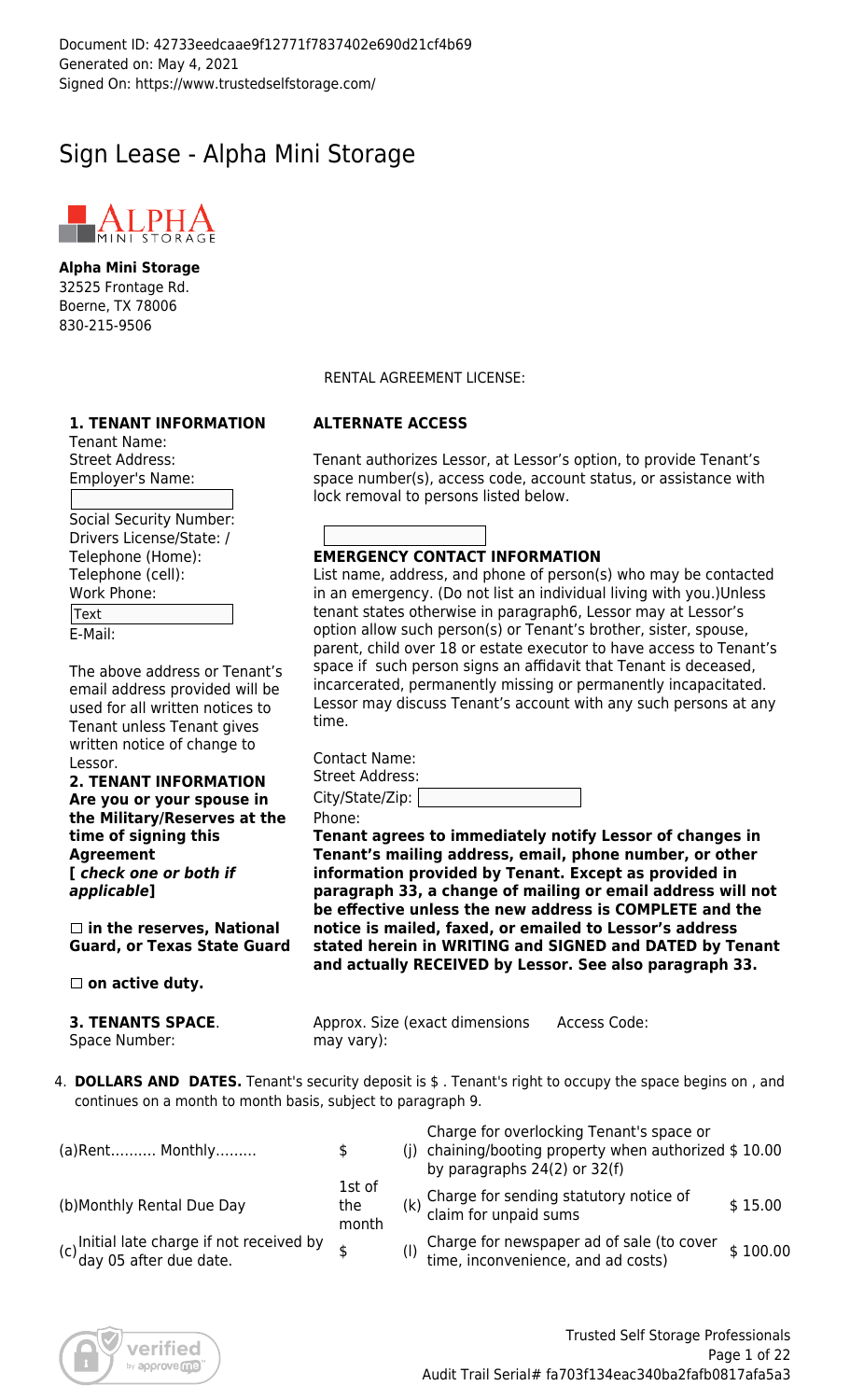| (d) Subsequent late charge if rent not<br>received by day 15 after due date<br>Returned payment charge (including<br>(e) bank charges, mail costs, time and | \$<br>-\$ |     | (m) Charge for conducting foreclosure sale at<br>(m) public auction for nonpayment                                                                      |         |
|-------------------------------------------------------------------------------------------------------------------------------------------------------------|-----------|-----|---------------------------------------------------------------------------------------------------------------------------------------------------------|---------|
| overhead)                                                                                                                                                   |           |     |                                                                                                                                                         |         |
| (f) Charge for returned mail (not<br>providing address change)                                                                                              | \$5.00    |     | Charge for having to judicially evict Tenant<br>(n) (to cover time and inconvenience, but does \$ 250.00<br>not include attorneys' fees or court costs) |         |
| (g) Charge for locking space when<br>unlocked or improperly locked.                                                                                         | \$20.00   |     |                                                                                                                                                         |         |
| (h) Charge per day if Tenant fails to lock $$1.00$<br>after 7-day notice                                                                                    |           | (o) | Charge per hour for removing or cleaning<br>when Tenant litters or fails to clean,<br>remove items, or vacate --- paragraphs 10,<br>37, and 38(c)       | \$30.00 |
| Charge for removing Tenant's lock<br>(i) when authorized by paragraphs 18, \$30.00<br>19, 24 and 32<br><b>5. PAYMENTS AND NOTICES.</b>                      |           |     |                                                                                                                                                         |         |
|                                                                                                                                                             |           |     |                                                                                                                                                         |         |

| <b>Payment Type</b>       | <b>Not</b><br><b>Accepted</b><br><b>Accepted</b> | Payments may be by money order, traveler's check, or<br>certified or cashier's check. However, Lessor may change<br>permitted mode of payment at any time, upon notice to<br>Tenant. If cash is accepted by Lessor, it is Tenant's  |
|---------------------------|--------------------------------------------------|-------------------------------------------------------------------------------------------------------------------------------------------------------------------------------------------------------------------------------------|
| Cash                      |                                                  | responsibility to obtain and keep a receipt from<br>management for each cash payment. All payments must be<br>delivered or mailed to Lessor's mailing address in the                                                                |
| Personal/Company<br>Check |                                                  | signature block below. Notices to Lessor must be hand<br>delivered, mailed, faxed, texted or emailed. When giving<br>notice to Lessor, Tenant has the burden of proving delivery<br>to Lessor. EXCEPT AS OTHERWISE PROVIDED BY LAW, |
| <b>Credit Card</b>        |                                                  | NOTICE MAY BE PROVIDED TO TENANT VIA EMAIL OR<br>TEXT IF TENANT ELECTS TO PROVIDE AN EMAIL<br><b>ADDRESS OR CELL PHONE NUMBER.</b>                                                                                                  |

- 6. **SPECIAL PROVISIONS.** No other agreements exist unless stated below or in an attached addendum and or supplemental rules (which prevail over this printed form). 10 day written or emailed notice to vacate required prior to move out. **Rent is not pro-rated at time of move out.**
- 7. **COPIES AND ATTACHMENTS.** Attached to Lessor's copy and Tenant's copy of this Agreement are

Vehicle/trailer addendum Supplemental Rules, dated:<br>

Forms for change of Tenant contact information

Boat addendum (form) lnsurance application (Tenant<br>option) Spanish copy of lease (informational only)

Other addendum, dated: Moved-out notice (form) Tenant Protection Plan **NOTICE TO TENANT AND RELEASE**

*Rent is due in advance on the due date specified in paragraph 4. Rent paid after the late charge date(s) in paragraph 4 will result in late charges. Tenant will furnish own lock. NO REPRESENTATIONS OF SAFETY OR SECURITY HAVE BEEN MADE TO TENANT BY LESSOR OR LESSOR'S AGENTS. TENANT HEREBY RELEASES LESSOR AND LESSOR'S AGENTS FROM LIABILITY FOR ALL LOSS, DAMAGE OR CAUSE OF ACTION OF ANY NATURE, INCLUDING BODILY INJURY AND DAMAGE TO PROPERTY STORED IN OR TRANSPORTED TO OR FROM TENANT'S SPACE — REGARDLESS WHO OWNS SUCH PROPERTY AND REGARDLESS WHETHER THE LOSS OR DAMAGE IS CAUSED IN WHOLE OR PART BY FIRE, SMOKE, DUST, WATER, WEATHER, INSECTS, VERMIN, EXPLOSION, UTILITY INTERRUPTION, EQUIPMENT MALFUNCTION, UNEXPLAINED DISAPPEARANCE, NEGLIGENCE OF LESSOR OR LESSOR'S AGENTS, THEFT BY OTHERS, OR ANY OTHER CAUSE.*

*Tenant will self-insure or obtain insurance for all losses and damages as required by paragraph 20. X Tenant's Initials:* 

*This rental agreement is unenforceable and voidable at Tenant's option if at the time of execution, Lessor's facility was not licensed by the Texas Self Storage Association (TSSA) to use the rental agreement. TSSA can verify whether the facility was so licensed on the date of execution if the front page of the rental agreement is faxed to TSSA at (512) 374-9253 or emailed to lease@txssa.org.*

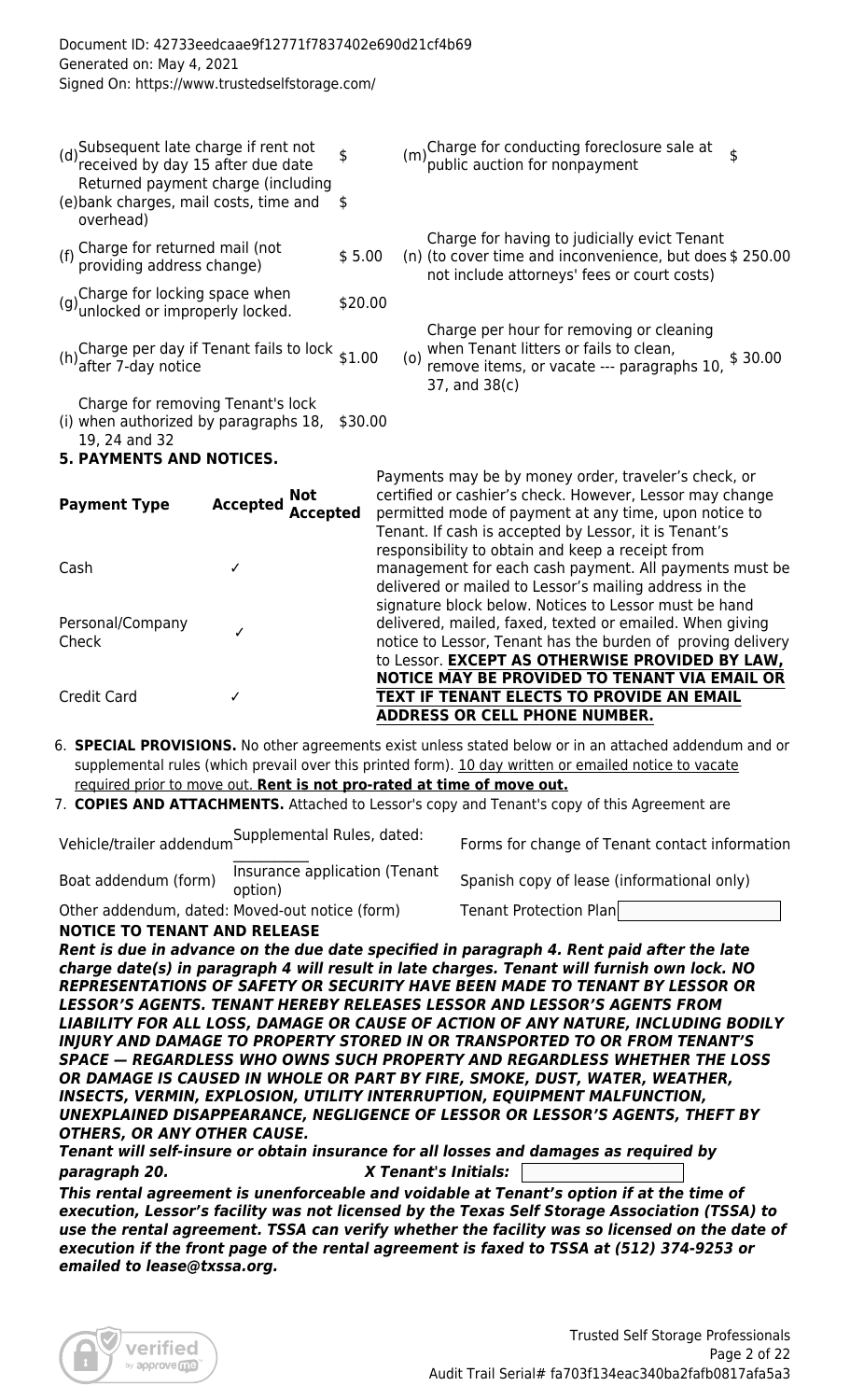**8. TERM AND RENEWAL.** Lessor agrees to rent to Tenant the storage space described in paragraph 3. The beginning date of Tenant's right to use the space is shown in paragraph 4. The Rental Agreement automatically continues on a month-to-month basis after the lease term ends until it is terminated in writing by Tenant or Lessor, according to paragraph 9.

**9. TERMINATION AND MOVE-OUT NOTICE.** Provided that Tenant complies with the minimum length of lease term in paragraph 3, and subject to paragraph 38, Tenant may terminate this Agreement and move out of the space by written notice delivered to Lessor at Lessor's mailing address or email address (if applicable) at least 10 days before Tenant's intended termination date. If mailed, such notice must be postmarked at least 10 days before such termination date. Lessor's mailing address for all payments and mailed notices is shown on page 1. Lessor's email address, if any, for notices is shown on page 1. Lessor may terminate this Agreement by providing written notice to Tenant 15 days in advance of termination. If the space is substantially damaged due to fire, windstorm, or other casualty in Lessor's sole judgment, Lessor may terminate this Agreement by emailing, mailing or hand delivering 5 days advance written notice of termination to Tenant. Lessor may terminate this Agreement sooner under paragraphs 24(4) and/or 25. Tenant may not holdover after termination of possession or termination of the lease by Lessor.

**10. MOVE-OUT DUTIES.** At or before the end of the rental term or renewal period, Tenant must vacate the space completely. Tenant must remove Tenant's lock and hand deliver, email (if applicable) or mail written notice to Lessor on the day of move-out, stating that Tenant has moved out. Tenant must remove all contents and debris. Tenant must leave space "broom clean" if space has solid floor. Tenant must return all pass cards, pass keys, or other items issued to Tenant or pay Lessor's standard charges for any non-returns.

**11. RENT AND CHARGES.** Monthly rent is in paragraph 4(a). Rent must be received by Lessor in advance without demand at Lessor's mailing address on or before the due date in paragraph 4(b). Rent is delinquent and Tenant is in default if rent is not received by that date. There is no grace period. Initial late charge is shown in paragraph 4(c) and subsequent late charge(s), if any, are shown in paragraph 4(d). Late charges are agreed liquidated damages for Lessor's time, effort, inconvenience, and overhead in corresponding, telephoning, and

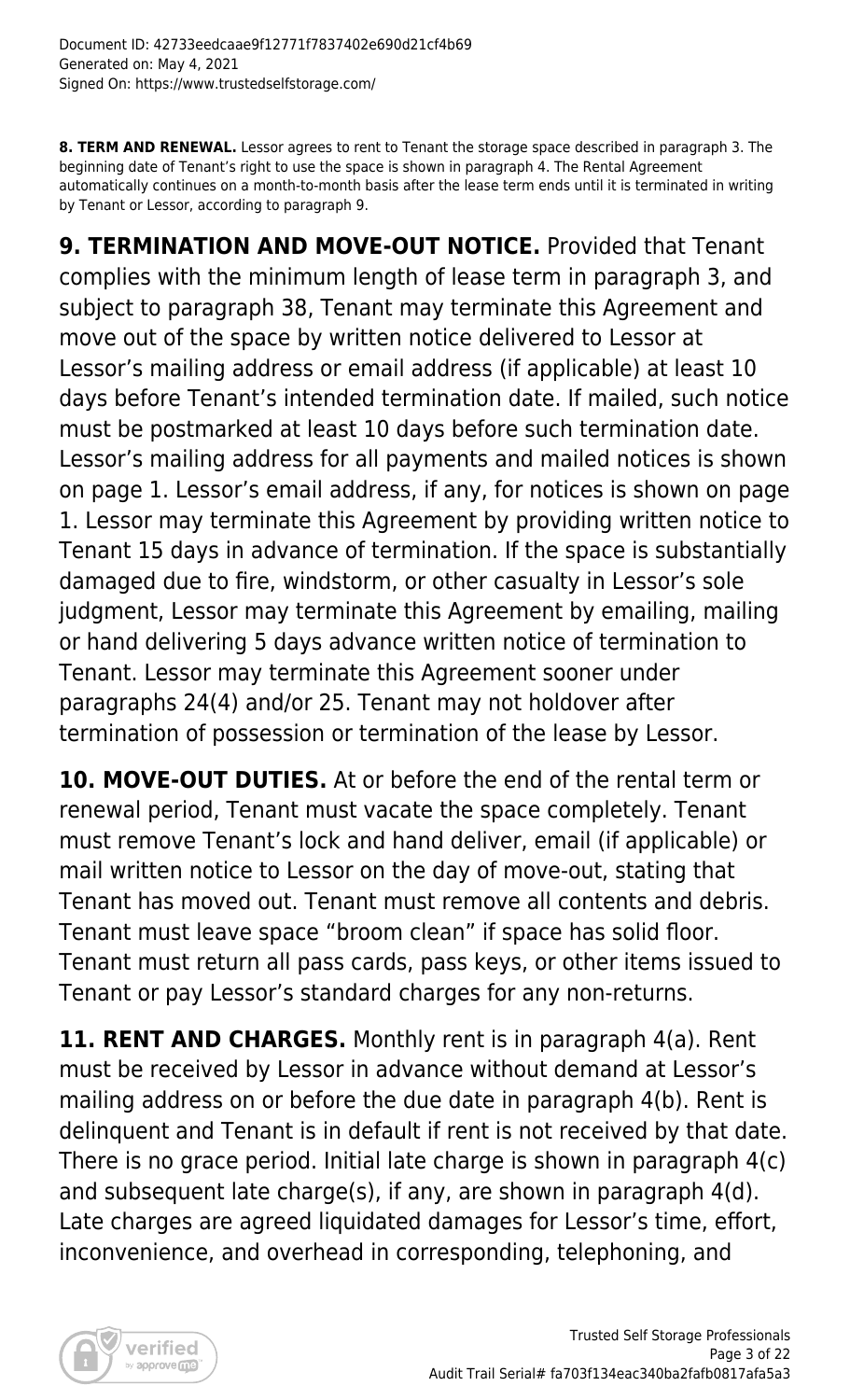record keeping (except for attorneys' fees and other charges in paragraph 4) regardless of the extent of collection efforts. At Lessor's option and without notice, Lessor may apply money received to any obligation of Tenant under this Agreement—regardless of Tenant requests or Tenant notations on checks or money orders to apply the money to a specific purpose and regardless of when the obligations arose or the number of spaces covered in the Agreement. If you fail to pay all amounts due within 10 days after we provide you a notice demanding payment and stating that your account may be turned over to a collection agency, you must pay all collection agency fees.

If a written notice to Lessee is returned to Lessor due to Tenant's failure to notify Lessor of a change in Tenant's mailing address, Lessee will pay the charge in paragraph 4(f). The charge is limited to a one-time charge per each unchanged address. Lessor has no duty to place a lock on Tenant's space. But if the Tenant's space is lockable and has no lock on it and Lessor locks it with Lessor's lock, Tenant will pay for the reasonable cost of the lock and for the locking charge in paragraph 4(g); and Tenant will pay the daily failureto-lock charge in paragraph 4(h), commencing 7 days after such notice is provided by Lessor to Tenant and continuing until Tenant's lock is on the space. Such Lessor action does not create a bailment or constitute care, custody, or control.

**12. NO INVOICES.** Tenant's obligations are not contingent on receiving invoices. Any invoices from Lessor are sent as a courtesy only.

**13. NO SUBLETTING OR ASSIGNMENT.** Tenant is not permitted to sublet or assign this Agreement.

**14. NO ALTERATIONS.** Tenant may not modify, alter, paint, deface, or put holes in the walls, floors, or ceilings of the space or facility, in any manner.

**15. NO WARRANTIES.No express or implied warranties are given by Lessor. Lessor disclaims and Tenant waives any implied warranties of suitability, merchantability, security, safety, or fitness for a particular purpose.** Lessor's agents and employees have no authority to make warranties or alter this Agreement other than in writing under paragraph 6 (special provisions) or paragraph 30 (rule changes).

Tenant inspected or had the right to inspect the space and the facility before signing this Rental Agreement. Tenant accepts same "AS IS," including existing access controls, lighting, construction design or quality, and fences/ gates, or lack thereof. Lessor does not promise safety or security of persons or property on the premises, and Lessor has no duty of safety or security of same under any circumstances. Video cameras may be non-operational or unmonitored. Access control devices may be unmonitored and may occasionally malfunction. Tenant is not relying on any oral or written representation, statement, or other assertion or omission made by Lessor or Lessor's agents relating to the space and facility. Instead, Tenant is relying on

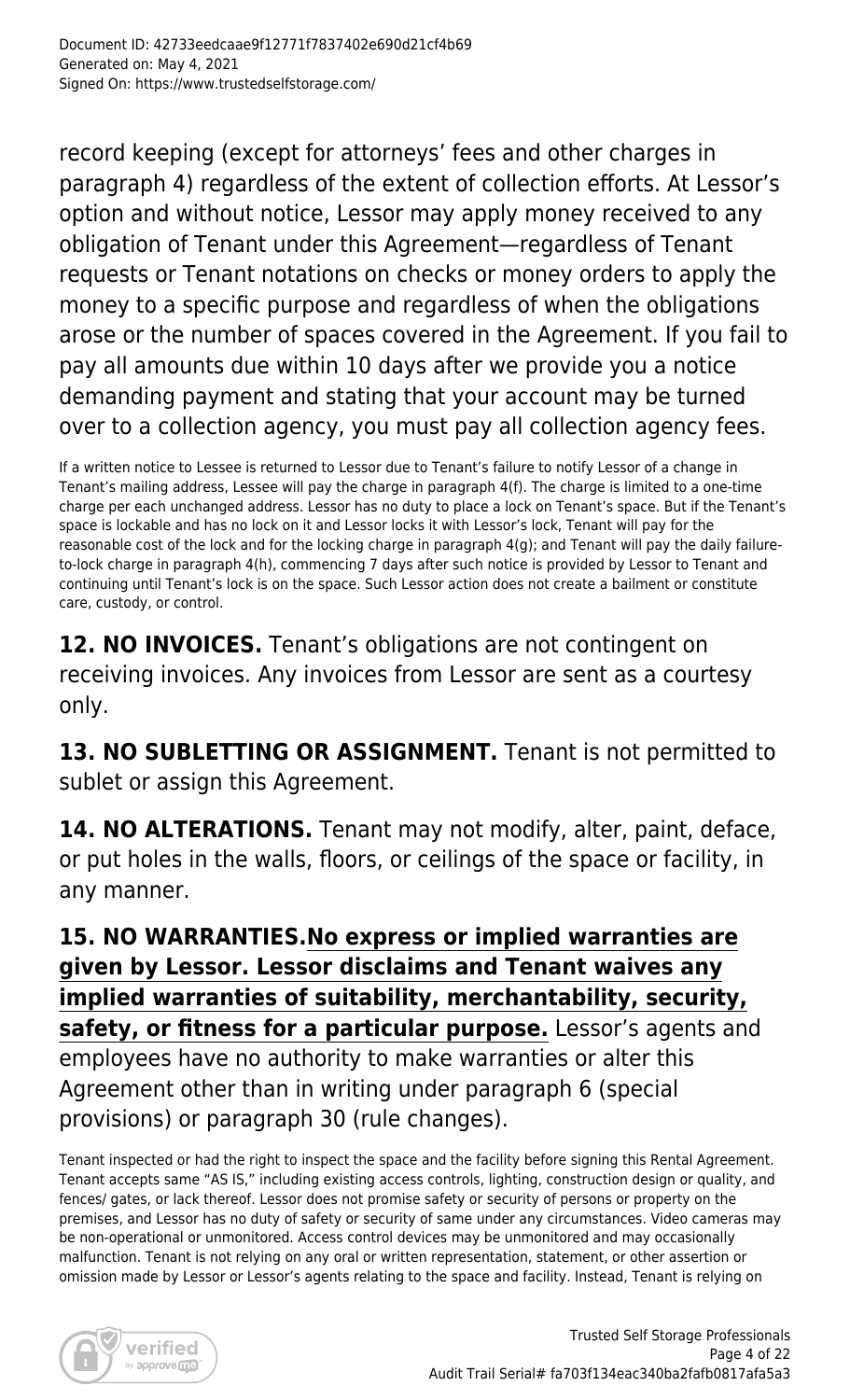Tenant's own inspection and this written Rental Agreement. If your unit is **climate controlled,** climate controlled for the purposes of this lease means that Lessor will use reasonable efforts to avoid temperature extremes in a unit by keeping the unit warmer than the outside temperature in cold weather, and cooler than the outside temperature in hot weather, through an HVAC or other system. As with any mechanical system, it is subject to failure or malfunction. The facility makes no representations regarding humidity control or safety of contents stored in the unit.

**16. WAIVER.** Lessor's agents and employees do not have authority to waive, amend, or terminate this Agreement or to make promises, representations, or agreements which impose any duties of security or other obligations on Lessor unless done in writing in paragraph 6 regarding special provisions or in any addendum or supplemental rules. Failure of Lessor to enforce any provision of this Agreement shall not be deemed to be a waiver of Lessor's right to do so at any time in the future.

**17. RESPONSIBILITY FOR DAMAGE.** Tenant will pay for damage caused by Tenant or Tenant's employees, agents, delivery persons, family, guests, or their animals to the space rented or to any other real or personal property located at the facility or used in connection with it. Until paid in full, Lessor may deny Tenant access to the facility and overlock Tenant's space immediately upon discovery of damages for which tenant is responsible.

# 18. LESSOR'S RIGHT OF ENTRY. Lessor may enter the space under any of the following circumstances:

- 1. Lessor has express written or oral authority from Tenant to enter;
- 2. Lessor reasonably believes there is an "emergency," including without limitation an imminent danger or health hazard to persons or property because of danger of fire or water damage, broken doors, broken locking mechanisms, faulty alarm systems, storage of animals, explosives, ammunition, spoiled food, carcasses, volatile chemicals, or fuel not in containers approved by Lessor. Lessor will promptly notify Tenant after entry for emergency purposes;
- 3. Lessor has reasonable grounds to believe that criminal activity is occurring in the space;
- 4. Lessor has made written request to Tenant for access to the space for relocation of contents after casualty loss or for inspection, repair, or improvement, and Tenant has failed to provide such access at the time and date requested, which may be no sooner than 7 days from the sending of such request; or
- 5. Lessor is exercising Lessor's lien under paragraph 24. Otherwise, Lessor may not enter the space. Lessor may remove Tenant's lock(s) and relocate all contents elsewhere in the facility if: (a) Lessor has authority to enter under this paragraph, AND (b) Lessor has either seized the contents for foreclosure or has reasonably determined that relocation is needed to protect the contents or space from loss or damage from casualty or theft. Lessor will pay labor costs of relocation and Tenant will pay for new lock. If Lessor relocates and stores property found in Tenant's space as authorized above, Tenant will no longer be liable for rent under paragraph 4(a) but will be liable for reasonable storage charges not exceeding the rent in that paragraph. If Tenant's lock is removed under this paragraph or under paragraphs 19 or 24(6), Tenant will pay the lock removal charges under paragraph 4(i). Tenant will continue to have access to relocated property except when in default. If contents are relocated pursuant to this paragraph, this lease shall automatically be deemed amended to reflect the replacement unit number.
- 19. LAW ENFORCEMENT DIRECTIVES. Upon presentation of a search warrant by a health or law officer,

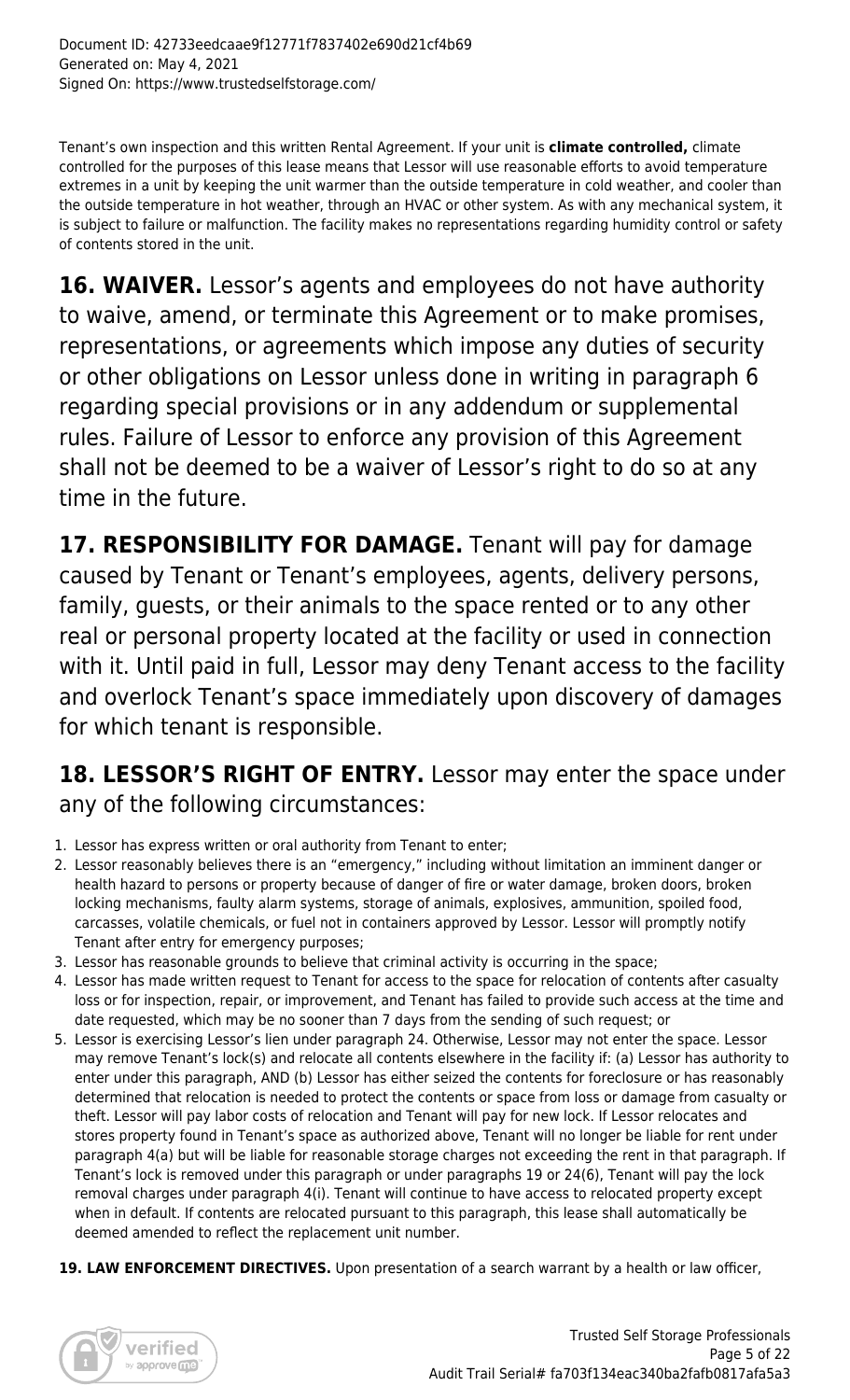Lessor may open the space or allow such officer to open the space for inspection by such officer; and such officer may lock the space (if the space is lockable). Lessor may also lock the space (if the space is lockable) but is not required to do so.

**20. NONLIABILITY AND RELEASE FOR LOSS OR INJURY; AND INSURANCE.** Tenant agrees to exercise due care for the safety and security of Tenant and Tenant's property, employees, agents, family, and guests while in the facility. Lessor is not a bailee and has no safekeeping duties for Tenant's property at any time under any circumstances. In this Agreement, "Tenant's property" and "contents" mean all contents that have been stored in the space or brought onto the property by Tenant or others. LESSOR IS NOT LIABLE FOR ANY LOSS, DAMAGE OR CAUSE OF ACTION OF ANY NATURE, INCLUDING BODILY INJURY AND DAMAGE TO PROPERTY STORED IN OR TRANSPORTED TO OR FROM TENANT'S SPACE, REGARDLESS WHO OWNS SUCH PROPERTY AND REGARDLESS WHETHER THE LOSS OR DAMAGE IS CAUSED IN WHOLE OR PART BY FIRE, SMOKE, DUST, WATER, WEATHER, INSECTS, VERMIN, EXPLOSION, UTILITY INTERRUPTION, EQUIPMENT MALFUNCTION, UNEXPLAINED DISAPPEARANCE, NEGLIGENCE OF LESSOR OR LESSOR'S AGENTS, THEFT BY OTHERS, OR ANY OTHER CAUSE—TO THE FULLEST EXTENT ALLOWED BY LAW. Any insurance maintained by Lessor is by law only for the benefit of the Lessor.

WITHOUT LESSOR'S WRITTEN PERMISSION, TENANT WILL NOT STORE PROPERTY THAT HAS AN AGGREGATE VALUE OF OVER \$5,000 OR THAT MAY CAUSE EMOTIONAL DISTRESS OR CONSEQUENTIAL DAMAGES IF IT WERE MISSING, STOLEN, OR DAMAGED. TENANT WILL PURCHASE FIRE, THEFT, AND CASUALTY INSURANCE ON ALL OF TENANT'S PROPERTY IF ITS VALUE EXCEEDS \$1,000. The purpose is to protect Tenant, other tenants, Lessor and others in the event of loss by theft, damage, fire, flood, explosion, natural disaster, or other harm caused by weather, accident, or negligence of such parties or their animals.

TENANT WILL SELF-INSURE ALL CONTENTS NOT COVERED BY TENANT'S INSURANCE. Self-insurance means that Tenant will bear the entire risk of loss in the event of damage or loss to such contents from crime, casualty, or other harm or loss listed above. Lessor does not and legally cannot carry insurance on the contents of Tenant's space.

Limitation of Liability. In recognition of the relative risk and benefits of the lease transaction to both the Lessor and the Tenant, risks are hereby allocated

such that the total liability of Lessor, its employees, owner, shareholders, affiliates, members, officers and other agents to Tenant for any and all injuries,

claims, losses, expenses, or damages whatsoever from any cause or causes, including but not limited to strict liability, breach of contract, tort, breach of

express warranty, negligence, or errors or omissions, shall not exceed the total amount of rent paid by Tenant to Lessor under this lease. Tenant agrees that as

its sole and exclusive remedy, any claim, demand or suit shall be directed and/or asserted only against Lessor and not against any of its employees, officers,

directors or agents. Tenant and Lessor mutually waive claims for consequential damages for claims, disputes or other matters in question arising out of or

relating to this lease, including without limitation lost profits. The terms of this paragraph shall survive

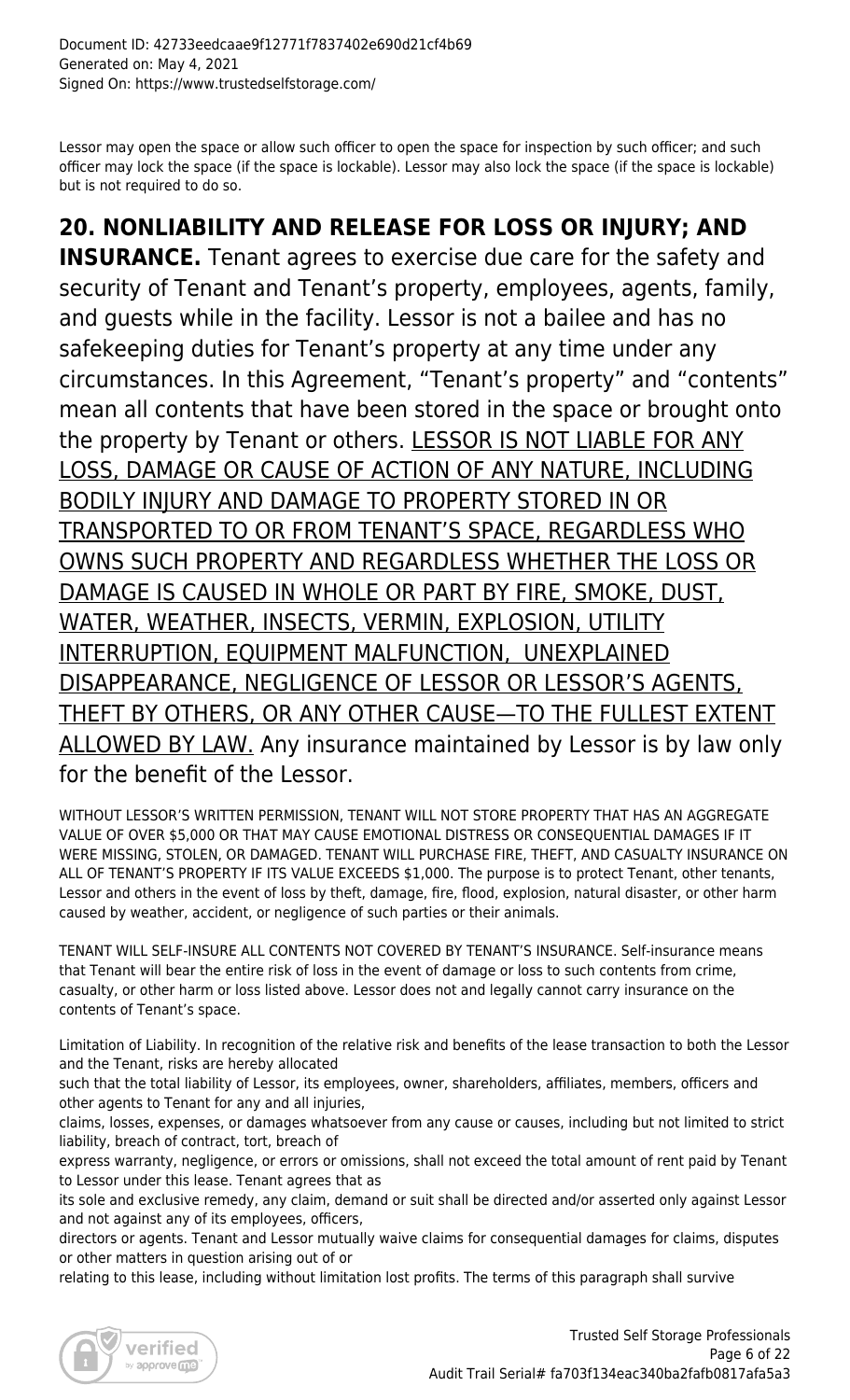termination of this lease.

**21. RULES.**Tenant, Tenant's employees, agents, family, and guests must comply with rules and policies on paragraphs 32 - 37 and with any other rules posted on a sign in plain view at the time of leasing or provided to Tenant at any time.

**22. LIEN.** Under Chapter 59 of the Texas Property Code, Lessor has a priority contractual and statutory lien on all property in Tenant's space to secure payment of all monies due and unpaid by Tenant. Lien enforcement procedures are contained in paragraph 24 and in Texas Property Code Chapter 59.

# 23. DEFAULT BY TENANT. Tenant will be in "default" if:

- 1. Tenant has failed to pay any sum when due under this Agreement (payment must be received at Lessor's mailing address shown on page 1); or
- 2. Tenant has failed to notify Lessor of a change in Tenant's contact information as required in paragraph 2 on page 1; or
- 3. Tenant has provided false or incorrect information to Lessor in this Agreement or in any contact information changes submitted to Lessor; or
- 4. Tenant has failed to comply with any other provision of the Agreement or any supplemental rules of Lessor; or
- 5. Tenant has violated health, safety, or criminal laws on the facility grounds, regardless of whether arrest or conviction has occurred.

**24. LESSOR'S REMEDIES.** If Tenant is in "default," Lessor may exercise one or more of the following remedies at any time, without notice:

**1.** lock Tenant's unlocked space with Lessor's lock (if space is lockable) and charge a "locking" charge for each unlocked space as per paragraph 4(g);

**2.** deny Tenant access to the facility and/or overlock Tenant's space (if space is lockable) and/or chain or wheel boot Tenant's property for non-payment of any sums due by Tenant, until paid in full, and charge an overlocking or chaining charge as per paragraph 4(j);

**3.** deny Tenant access to the facility and/or overlock Tenant's space (if space is lockable) for violating any provision of this Agreement until such violation ceases and overlock charges are paid;

**4.** terminate Tenant's right of possession and/or terminate this Agreement by giving Tenant 3 days written notice to vacate; and if Lessor files an eviction lawsuit, Tenant will pay Lessor attorneys' fees and court costs plus the judicial eviction charge as per paragraph 4(n) for Lessor's time, inconvenience, and overhead for filing the eviction suit;

**5.** collect charges in paragraph 4 as appropriate and exercise any other remedy or right allowed by law; and/or

**6.**enforce Lessor's lien by seizure and sale of all contents of Tenant's space by nonjudicial foreclosure under Chapter 59, Texas Property Code. Seizure and sale will only be for default in paying sums due to Lessor. For purposes of statutory foreclosure, seizure occurs when: (1) Lessor both overlocks Tenant's space and provides a statutory notice

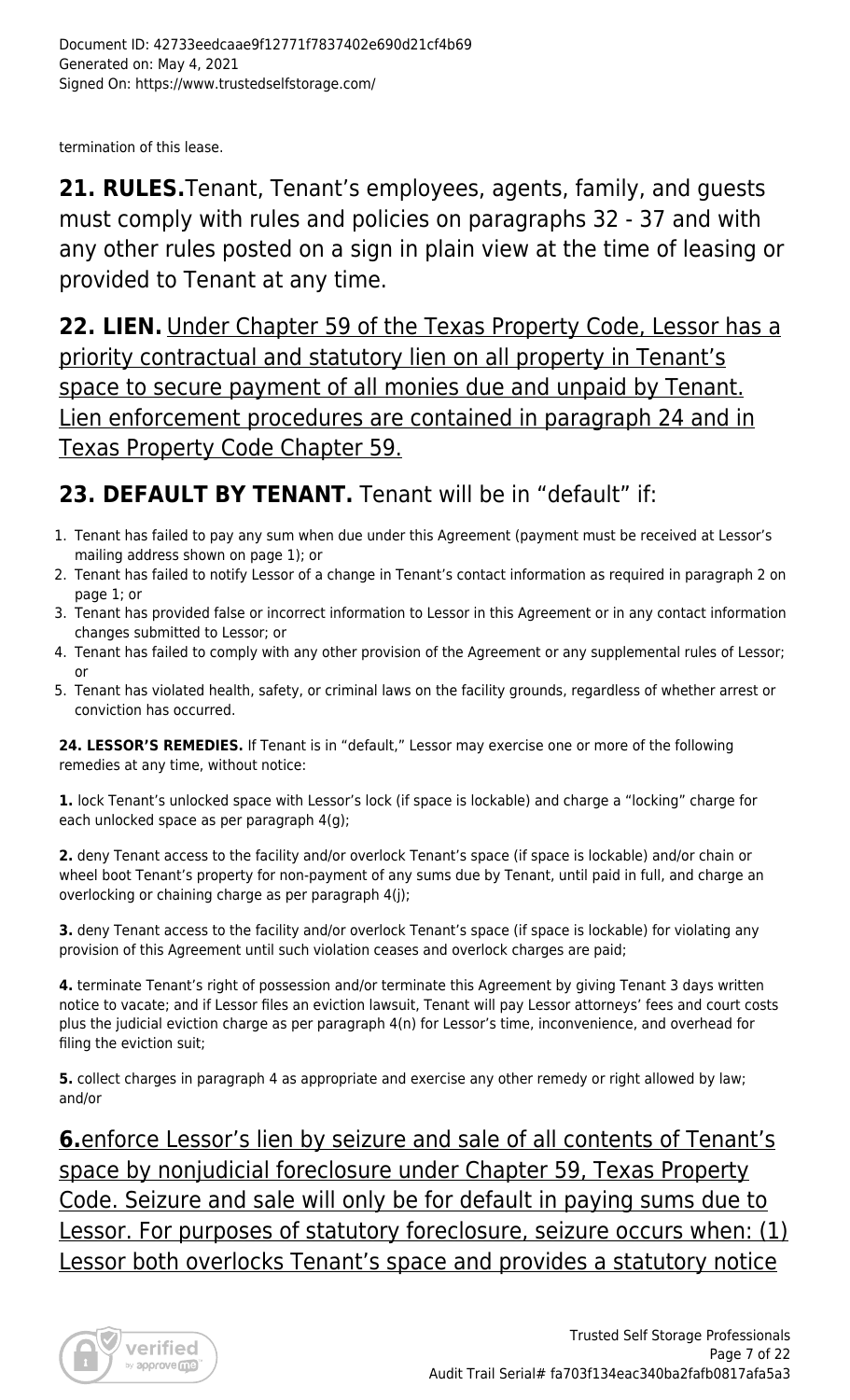of claim to Tenant soon thereafter, OR (2) Lessor removes Tenant's lock or locks from a door or gate that is part of an enclosure that solely encloses Tenant's property without Lessor having authority to enter under paragraphs 18(1), (2), or (3) and without Lessor being directed to remove Tenant's lock by a health or law officer under paragraph 19. In an unlockable outdoor storage space, seizure for foreclosure purposes occurs when: (1) Lessor attaches a security chain or wheel boot to Tenant's property to immobilize the property, OR (2) Lessor denies Tenant access to the facility and provides a statutory notice of claim to Tenant soon thereafter.

For motor vehicles, trailers, semitrailers, motorboats, vessels and outboard motors, Lessor may transfer possession of such property and have the property towed to a vehicle storage facility for disposition by the vehicle storage facility, in accordance with Sec. 59.042 et seq, Texas Property Code.

If Lessor has sent statutory notice of claim for unpaid sums, Tenant is liable for Lessor's charge for same under paragraph 4(k). In addition to statutory requirements of notice of claim and advertising/posting, Lessor may provide to Tenant a notice of date, time, and place of sale. If foreclosure procedures are commenced, Tenant will be liable for newspaper ad charges in paragraph 4(l) and foreclosure sale charges in paragraph 4(m). At foreclosure sale, all contents in the space may be sold item-by-item, in batches, or by the entire space, at Lessor's option. If a creditor of Tenant has a lien on property in the space and if the lien is recorded with the Texas Dept. of Motor Vehicles, or Texas Dept. of Parks and Wildlife, Lessor may, upon payment by the creditor of all sums due by Tenant within the time period described by Texas Property Code Section 59.0445, turn over possession of such property to the creditor.

25. REDEMPTION. Tenant may redeem property up until bids are accepted at foreclosure sale if Tenant pays all sums due. If there are multiple rental agreements, Tenant may redeem under one agreement without having to redeem under all. If there are multiple spaces on a single rental agreement, redemption on less than all spaces is allowed only upon Lessor's written approval. If Lessor provided Tenant a notice of time, date, and place of sale and if Tenant redeems prior to sale, Lessor may, at Lessor's option, terminate this Agreement at time of redemption by hand delivering to Tenant or Tenant's redemption agent or providing to Tenant a 3-day written notice to vacate; and if Tenant fails to timely move out, Tenant will pay 125% of the regular rent on a daily prorated basis from the end of the 3-day period until actual move-out date, plus amounts due under paragraphs 4 and 24(4) if eviction suit is filed.

26. ABANDONMENT. Tenant has "abandoned" the storage space if ALL of the following occur: (a) Tenant has given Lessor written or oral move- out notice; (b) Tenant's lock has been removed from the space (if the space is lockable) by someone other than Lessor; and (c) the move-out date or termination date has expired. Tenant also has "abandoned" the storage space if ALL of the following occur: (a) Tenant has not paid rent or other sums due; (b) Tenant's lock has been removed (if the space is lockable) by someone other than Lessor or has been removed by Lessor when exercising a statutory seizure; and (c) Tenant's space contains nothing of value to the ordinary person. The space will also be deemed abandoned if due to a casualty the unit contains nothing of value to the ordinary person, and you fail to remove all items from the space within 10 days after we provide you a notice of abandonment due to casualty. If the space has been "abandoned" as defined above, Tenant relinquishes all rights to contents in the space; and Lessor may remove any lock, and enter, remove, and/or dispose of all contents. Unless the space has been "abandoned" or there has been a judicial eviction, Lessor may not dispose of any of its contents except by: (a) exercising the lien seizure and sale procedures of Chapter 59, Texas Property Code; or (b) entering in an "emergency" under paragraph 18 or allowing entry by a health or law officer under paragraph 19, and throwing away property which, in the good faith judgment of Lessor or such officer, is an imminent danger or health hazard under paragraph 18.

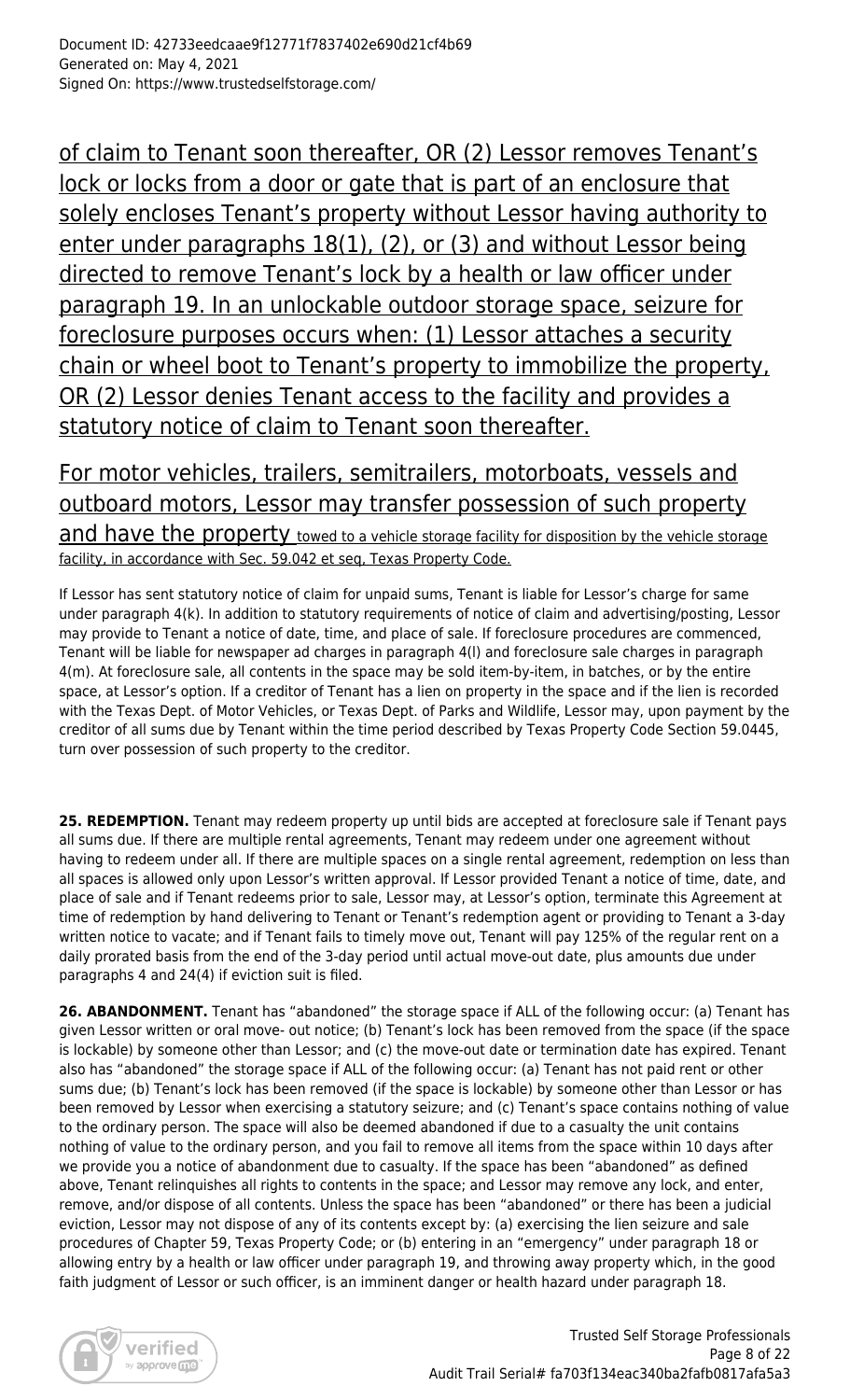**27. INDEMNITY AND SUBROGATION.**TENANT WILL INDEMNIFY AND HOLD LESSOR HARMLESS FROM ALL CLAIMS, DAMAGES, GOVERNMENT FINES, LAWSUITS, AND LAWSUIT COSTS RELATING TO ANY LOSS, DAMAGE OR CAUSE OF ACTION OF ANY NATURE, INCLUDING BODILY INJURY AND DAMAGE TO PROPERTY STORED IN OR TRANSPORTED TO OR FROM TENANT'S SPACE, REGARDLESS WHO OWNS SUCH PROPERTY AND REGARDLESS WHETHER THE LOSS OR DAMAGE IS CAUSED IN WHOLE OR PART BY FIRE, SMOKE, DUST, WATER, WEATHER, INSECTS, VERMIN, EXPLOSION, UTILITY INTERRUPTION, EQUIPMENT MALFUNCTION, UNEXPLAINED DISAPPEARANCE, NEGLIGENCE OF LESSOR OR LESSOR'S AGENTS, THEFT BY OTHERS, OR ANY OTHER CAUSE—UNLESS SUCH IS PROHIBITED BY LAW. Tenant waives all insurance subrogation rights and releases Lessor from all liability for all claims covered by Tenant's insurance. Tenant's insurance carrier for property stored in Tenant's space or in the facility will not be subrogated to any claim of Tenant against Lessor or Lessor's officers, employees, or agents. Lessor's employees and agents are not allowed to do work for Tenant; if they do so at Tenant's request, they are not agents of Lessor and Tenant will hold Lessor harmless from any resulting damages.

**28. REFUNDS.** Tenant must satisfy paragraph 38 for refunds. Unless a longer period of time is stated in an addendum or in supplemental rules at the time of signing, Tenant is liable for rent for the remainder of the month of move-out or for 10 days after move-out, whichever is longer. Refunds will be mailed to Tenant's mailing address listed in paragraph 1, or as changed per paragraph 2. Deposits are not advance rentals. Deposits do not bear interest or limit Tenant's liability for damages or other sums due.

29. TSSA MEMBERSHIP. Lessor represents that Lessor or Lessor's management company is, at the time of signing this Agreement, a member of the Texas Self Storage Association, Inc. If not, this Agreement is voidable and unenforceable at Tenant's option; and Lessor will be in violation of the Texas Deceptive Trade Practices Act. Persons violating TSSA's copyright by reproducing this form without authority will be prosecuted. This Agreement is valid only in Texas.

**30. CHANGES IN RULES OR AGREEMENT.** Lessor may make changes in the rules (paragraphs 32 through 38) and any supplemental rules, effective immediately, if: (1) the changes do not change dollar amounts or due dates; and (2) the changes have been emailed, mailed, faxed or hand delivered to Tenant or posted onsite on an exterior sign in plain view.Lessor may change any part of this Agreement, including rental rate, due date, late charge dates, and charges listed in paragraph 4 by hand delivering to Tenant or providing written notice to Tenant via any method of written contact provided by tenant (as updated by Tenant according to paragraphs 2 and 33) at least 30 days prior to the effective date of the changes. If Lessor follows such notice procedure, this Agreement will automatically continue thereafter on a month-to-month basis, until the revised rental agreement is terminated by either party (paragraph 9); and such revised rental agreement, including any rental increases and other changes, will not require Tenant's signature to become effective.

**31. MISCELLANEOUS.** NO ORAL PROMISES, REPRESENTATIONS OR AGREEMENTS HAVE BEEN MADE BY LESSOR. This Agreement is the entire agreement. Lessor's agents have no authority to make promises or amend this Agreement unless in writing. All obligations are to be performed in the county where the facility is located. Rent and late charges are due without notice; all other sums owed are due on oral or written notice or demand. All remedies are cumulative, and the exercise of one remedy is not an election or an exclusion of other remedies.

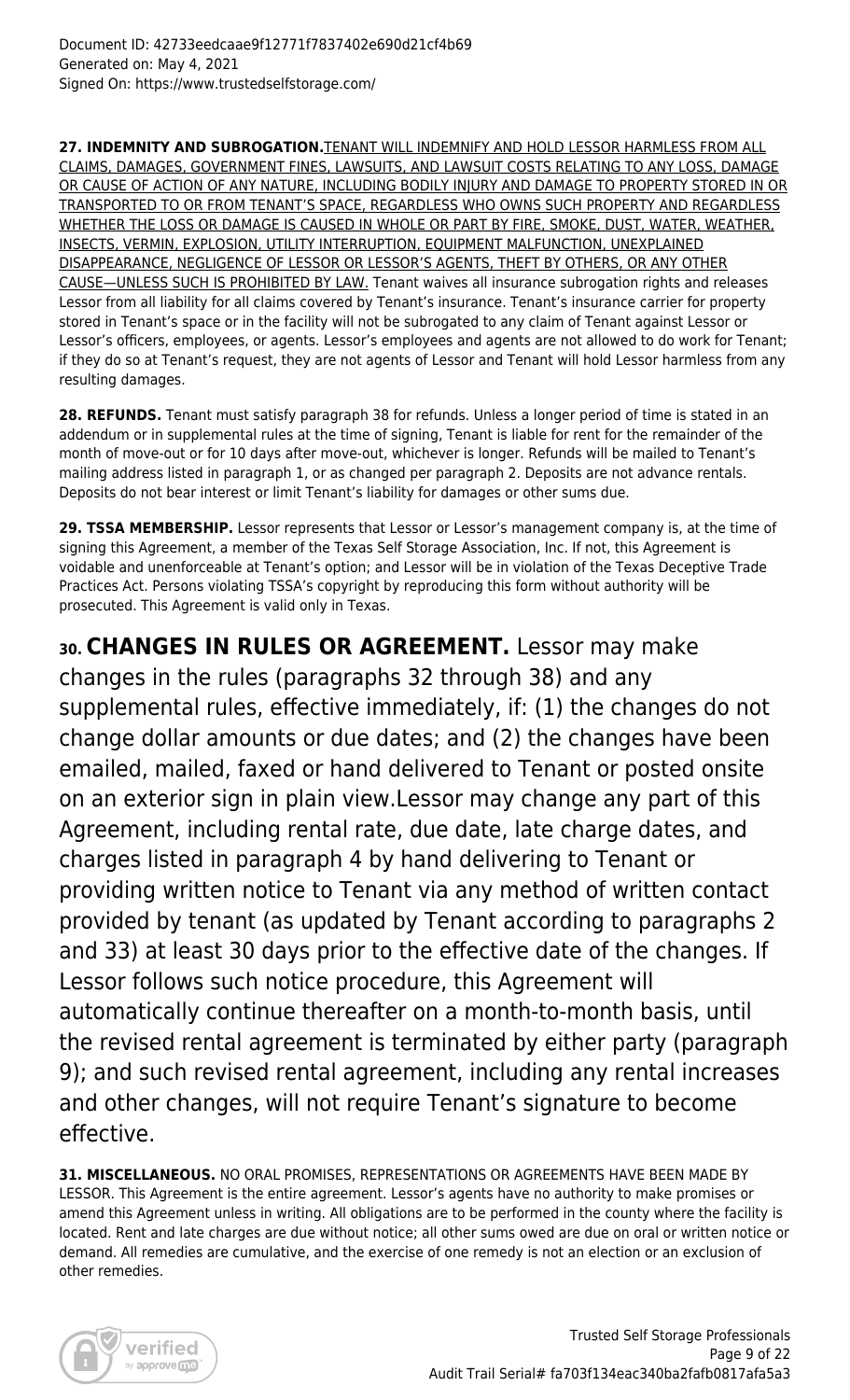#### Document ID: 42733eedcaae9f12771f7837402e690d21cf4b69 Generated on: May 4, 2021 Signed On: https://www.trustedselfstorage.com/

Time is of the essence. Texas law applies. Tenant expressly waives any notice or demand for performance by Lessor and (2) any opportunity to cure by Tenant on any matter. Except in suits filed by Lessor for eviction, rent, lien foreclosure, and/or charges under paragraph 4, mediation before filing any suit is required. Any trial will be to the court only; and all parties waive jury trial. Omission of initials does not invalidate this Agreement. Facsimile and electronic signatures are binding. Invalidity of one part of the Agreement does not invalidate the entirety. Payment of all sums is an independent covenant.

Notice from or to multiple Tenants is notice from or to all Tenants on this Agreement. Except in lawsuits involving personal injuries, the prevailing party shall recover attorneys' fees and litigation costs from the nonprevailing party. Tenant will reimburse Lessor for all attorneys' fees and litigation costs incurred by Lessor in (1) defending or responding to third party actions or requests to recover property stored in Tenant's space or (2) clarifying whether a court order regarding Tenant's space applies to Lessor. Unpaid sums bear 18% annual interest from due date, compounded annually. This Agreement is subordinate to all facility mortgages and is binding on the parties' successors. All persons signing this Agreement represent they have authority to legally sign for the party they claim to represent. Notices and documents must be in English or, at Lessor's option, in any language that Tenant reads or speaks. Notices required by law must be given in a manner allowed by law, but nothing shall prevent Lessor from providing those notices via additional means of communication. Lessor may provide notice to or otherwise contact Tenant relating to Tenant's lease by any means available, including phone, text, email or other methods. Email, mail, text, fax or other electronic methods shall all be considered written notice for purposes of this lease. Notice shall be deemed to have been provided by mail when deposited in the mail to the Tenant's last address provided by the Tenant or to an address used by a Tenant in communications with Lessor, or by email, fax, text or other methods when sent to an address or number provided by the Tenant or used by the Tenant in communications with Lessor.

# **RULES AND POLICIES**

# **32. RENT POLICIES.**

**(a)** Rent is due on the due date in paragraph 4(b). Payments must be delivered or mailed to Lessor's mailing address at the top of page 1.

**(b)** Rent is delinquent after the due date in paragraph 4(b). Late fees will be charged as provided in paragraphs 4(c) and 4(d).

**(c)** Lessor may require or prohibit payment by check, money order, cashiers or traveler's check, credit card or cash, at any time, as provided in paragraph 5.

**(d)** If cash payments are allowed, Tenant should get a receipt. Returned payment (nsf check or other dishonored payment) charges will be made as provided in paragraph 4(e).

**(e)** All payments by money order or check (including cashier's checks and traveler's checks) must contain the Tenant's storage space number(s).

**(f)** If any sum due by Tenant is delinquent, Lessor may "overlock" Tenant's storage space (if the space is lockable) and/or Lessor may apply a security chain or wheel boot to Tenant's property (if the space is not lockable); and Tenant will incur overlock charges and/or chaining charges as shown in paragraph 4(j). If the space is unlockable and one or more pieces of Tenant's property is chained, Tenant will be charged the chaining charge shown in paragraph 4(j) for each item chained. Section 93.002 of the Texas Property Code regarding commercial lockouts does not apply.

**(g)** If Tenant has multiple locks on the space at time of overlocking, Lessor may remove any lock(s) necessary for overlocking without liability for replacement. If Tenant has a wheel boot attached to the property at the time of Lessor's chaining and/or wheel booting, Lessor may remove Tenant's wheel boot without liability for replacement.

**(h)** Lessor's overlock, chain, or wheel boot will not be removed until all sums due are paid in full. Lessor is not required to accept partial payment(s) from Tenant. Acceptance of partial payment(s) does not waive Lessor's right to proceed with foreclosure sale based on notice of claim and/or advertising (or posting), absent express written agreement otherwise.

## **32. CHANGE OF TENANT'S ADDRESS, PHONE NUMBER, EMAIL.**

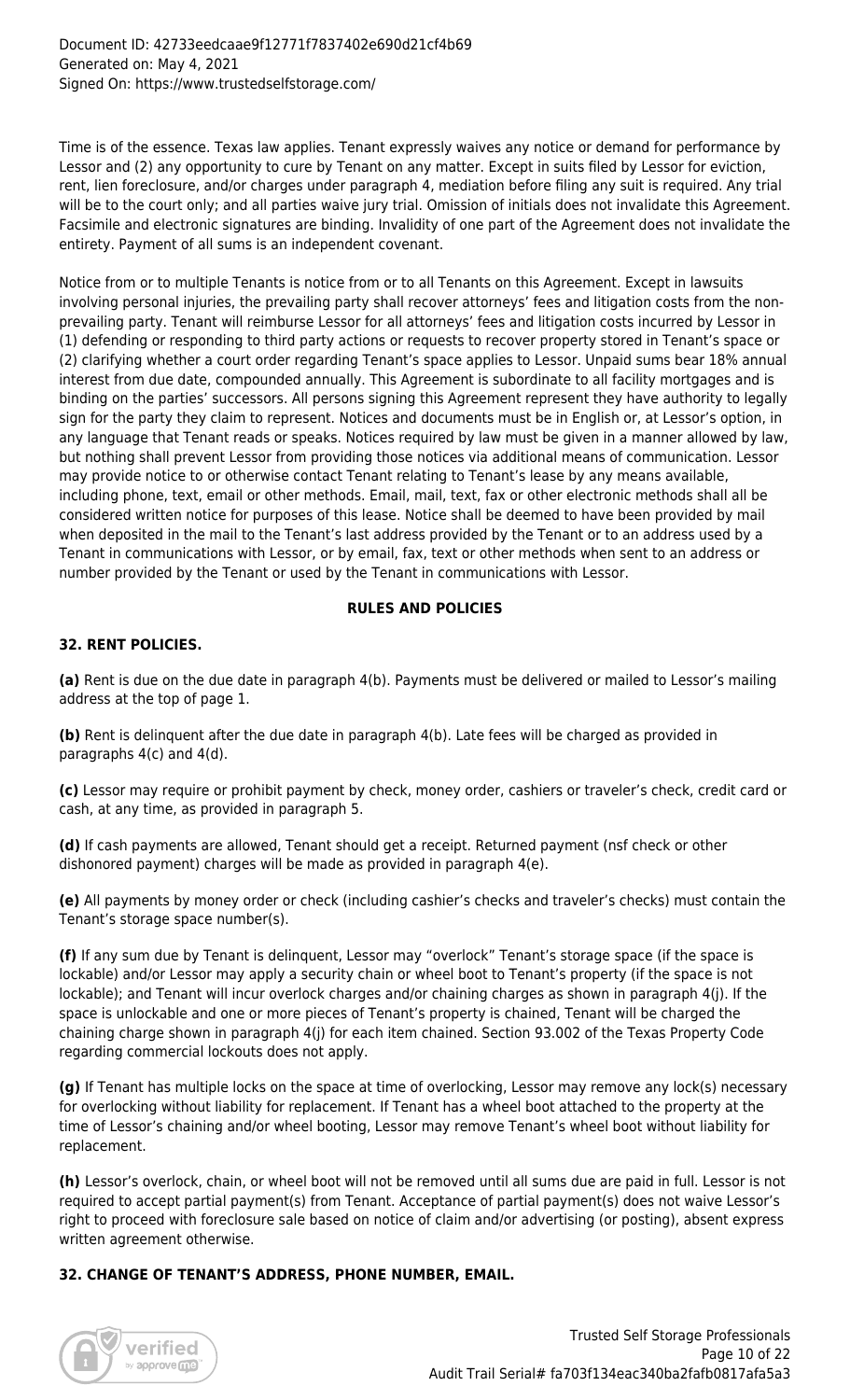**(a)** Lessor must be able to contact Tenant at all times, especially in cases of missing locks, break-ins, fire, emergencies, unpaid rent, etc.

**(b)** Tenant's mailing address and/or email address on page 1 is the address for all notices and requests to Tenant. Notices and requests from Lessor to Tenant are not required to be sent to the Tenant's emergency contact person or other person(s) who are named in paragraph 1. Other than the Tenant listed in paragraph 1, no other person shall have right of entry or access, but Lessor at Lessor's option may allow entry to other person(s) pursuant to paragraph 1.

**(c) Except as provided in (d) below, Tenant must notify Lessor via mail or email of any change in Tenant's contact information. The notification must include an express request for Lessor to update Tenant's specified contact information (for example, mailing address, phone number, or email address).** Contact information changes are not effective unless the notice is in WRITING and SIGNED and DATED by Tenant and RECEIVED by Lessor. Address changes on checks or envelopes from you or on mail returned to us, or emails sent from a new address without an express request to update tenant's email or other contact information, are not sufficient. However, a return envelope **provided by us** on which you expressly check a pre-printed box to indicate that your address on the return address is a new address, shall suffice for change of address purposes **if** received by us. Any email sent from an address on file with the facility (listed on the first page of the lease or subsequently provided to Lessor in compliance with this Agreement) will be considered signed.

**(d)** If Lessor provides an online form or similar option for updating Tenant's contact information, Tenant may update contact information in this manner.

**(e)** Change-of-address forms are available at the office (and a copy may be attached to the Agreement).Change-of-address notice from you by letter or postcard is also acceptable.

**(f)** Tenant must notify Lessor promptly, either orally or in writing, of any change in Tenant's phone number.

**(g)** Lessor may refuse to rent to or renew a rental agreement with anyone failing to furnish current mailing address, email, phone number, or satisfactory ID.

## **34. HOURS OF OPERATION AND RULE CHANGES.**

**(a)** Hours of facility access may be posted at the entry, along with office hours (if any). The facility may be closed on holidays.

**(b)** Hours may be changed by posting at the facility or by notice to tenant. Rules may be changed as provided in paragraph 30. We may temporarily close all or part of the facility due to casualty, including impending natural disasters such as hurricanes.

**(c)** Special hours of access may be granted for one or more tenants.

## **35. TENANT RESPONSIBLE FOR LOCKS, INSURANCE & LOSSES.**

**(a)** If the space is lockable, Tenant's space must be locked with Tenant's lock at all times. If Tenant fails to lock Tenant's space and Lessor locks the space with Lessor's lock, a "locking" charge is due under paragraph 4(g) or 4(h). Lessor is not required to lock unlocked spaces.

**(b)** If the space is lockable, Tenant's lock needs to be a heavy-duty, case- hardened steel lock to deter vandalism and break-ins. Only one Tenant lock is allowed on a lockable space.

**(c) ALL PROPERTY IS STORED AND TRANSPORTED AT TENANT'S SOLE RISK. LESSOR IS NOT LIABLE FOR ANY LOSS, DAMAGE OR CAUSE OF ACTION OF ANY NATURE, INCLUDING BODILY INJURY AND DAMAGE TO PROPERTY STORED IN OR TRANSPORTED TO OR FROM TENANT'S SPACE, REGARDLESS WHO OWNS SUCH PROPERTY AND REGARDLESS WHETHER THE LOSS OR DAMAGE IS CAUSED IN WHOLE OR PART BY FIRE, SMOKE, DUST, WATER, WEATHER, INSECTS, VERMIN, EXPLOSION, UTILITY INTERRUPTION, EQUIPMENT MALFUNCTION, UNEXPLAINED DISAPPEARANCE, NEGLIGENCE OF LESSOR OR LESSOR'S AGENTS, THEFT BY OTHERS, OR ANY OTHER CAUSE—UNLESS SUCH IS PROHIBITED BY LAW.**

**(d)** Tenant must maintain fire, casualty, and theft insurance on the contents of Tenant's space as required by

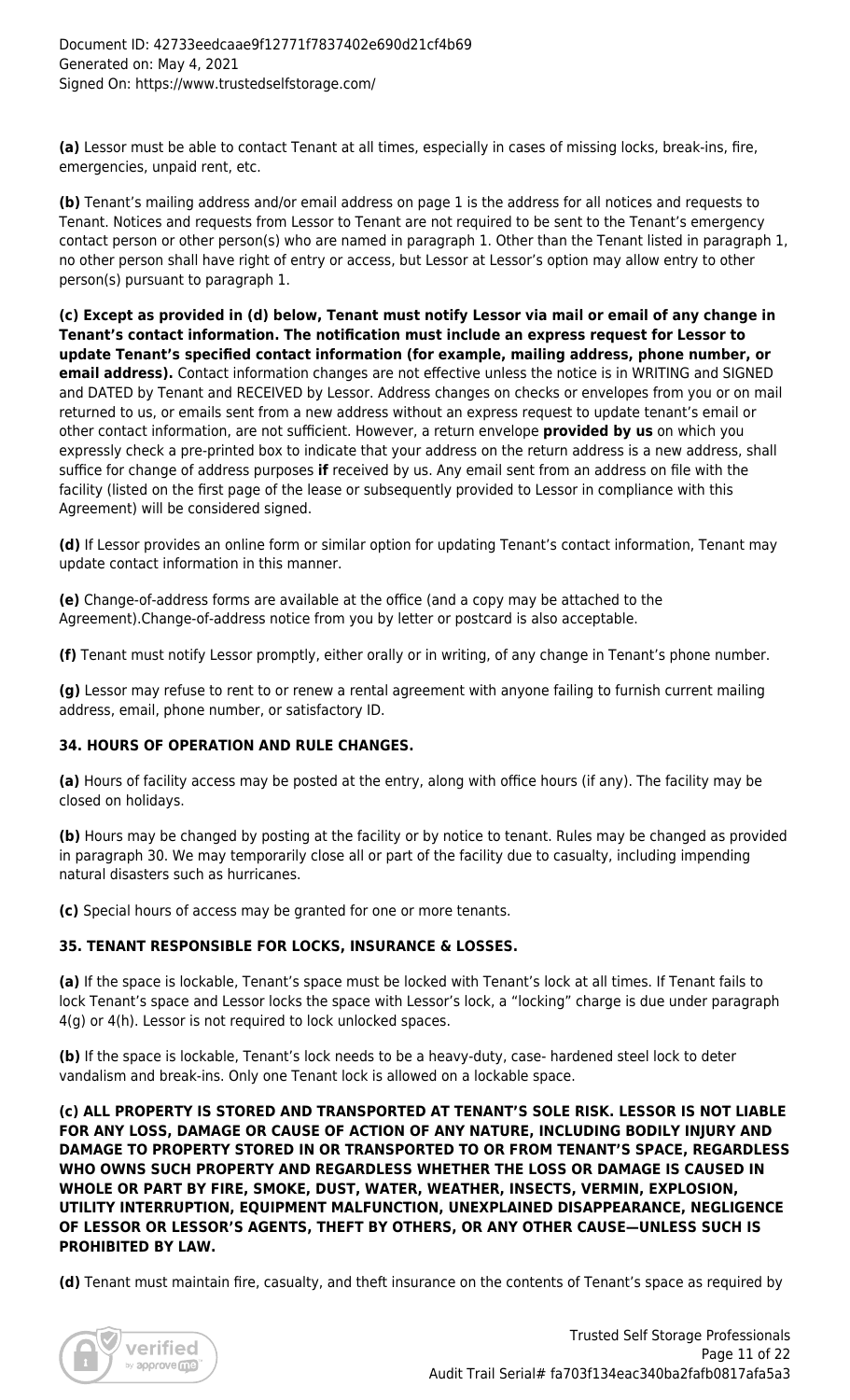paragraph 20 and any addendum or supplemental rules. Insurance application forms may be available at the facility office, if any. Lessor is not obligated to furnish such forms.

# **36. STORAGE RULES.**

**(a)** Tenant MAY NOT STORE under any circumstances the following:

- 1. any living creature or organism, or any dead animal or other carcass;
- 2. gasoline, oil, fuel, grease, anti-freeze, or flammable chemicals;
- 3. explosives, fireworks, or ammunition;
- 4. corrosive, toxic, poisonous, or hazardous materials or waste;
- 5. asbestos or asbestos-containing construction materials;
- 6. lawn debris (grass clippings, brush, etc.);
- 7. construction debris, tires, oil, or batteries, whether new or used;
- 8. items having a noxious smell in Lessor's sole judgment;
- 9. marijuana and/or controlled substances of any kind;
- 10. prohibited weapons under the Texas Penal Code; or
- 11. stolen property, and items illegal for self storage under any law.

(b) WITHOUT LESSOR'S PRIOR WRITTEN CONSENT, Tenant MAY NOT STORE any of the following:

- 1. anything with a fuel tank (vehicles, boats, motorcycles, mowers, etc.);
- 2. gasoline cans or similar containers for combustible fuel;
- 3. liquid propane tanks, oxygen tanks, or similar containers; or
- 4. food, fertilizers, pesticides, or items which are wet and could mildew.

(c) WITHOUT LESSOR'S PRIOR WRITTEN CONSENT, Tenant MAY NOT USE the space or any portion of the facility for the following:

- 1. lodging, sleeping, cooking, or consumption of alcoholic beverages;
- 2. garage sale, flea market, or direct sales from the space;
- 3. parties, gatherings, meetings for any purpose, or building floats;
- 4. business office or full-time work area;
- 5. sanding, painting, welding, soldering, or operating power equipment;
- 6. practicing or playing musical instruments (individual or group);
- 7. any use that violates zoning, fire, or criminal codes or other laws; or
- 8. activities classified as a nuisance in Lessor's sole judgment

(d) WITHOUT LESSOR'S PRIOR WRITTEN CONSENT, Tenant MAY NOT DO any of the following:

- 1. alter, paint, or deface any part of the space or facility;
- 2. put weight on or attach anything to structural elements;
- 3. put holes in floors or other parts of the leased space;
- 4. have a visible sign or install an alarm system in or on the space; or
- 5. modify electrical service or use electricity for anything other than lights.

(e)LESSOR MAY EXCLUDE, but is not required to exclude, from Tenant's storage space and the facility:

- 1. any person without a key or combination to Tenant's storage space and is not with a person who has such key or combination (if space is lockable);
- 2. any person who has a key or combination to a storage space (if the space is lockable), and is not listed in paragraph 1 of this Agreement; and
- 3. any person who is damaging property of others, disturbing the peace, or otherwise violating criminal laws.

(f) GENERAL.

- 1. All persons must comply with posted signs that are plainly visible.
- 2. Animals must be kept inside vehicles. Exceptions are guide dogs for disabled persons and animals of Lessor or Lessor's staff.
- 3. Please do not ask staff to help load, unload, or move anything.

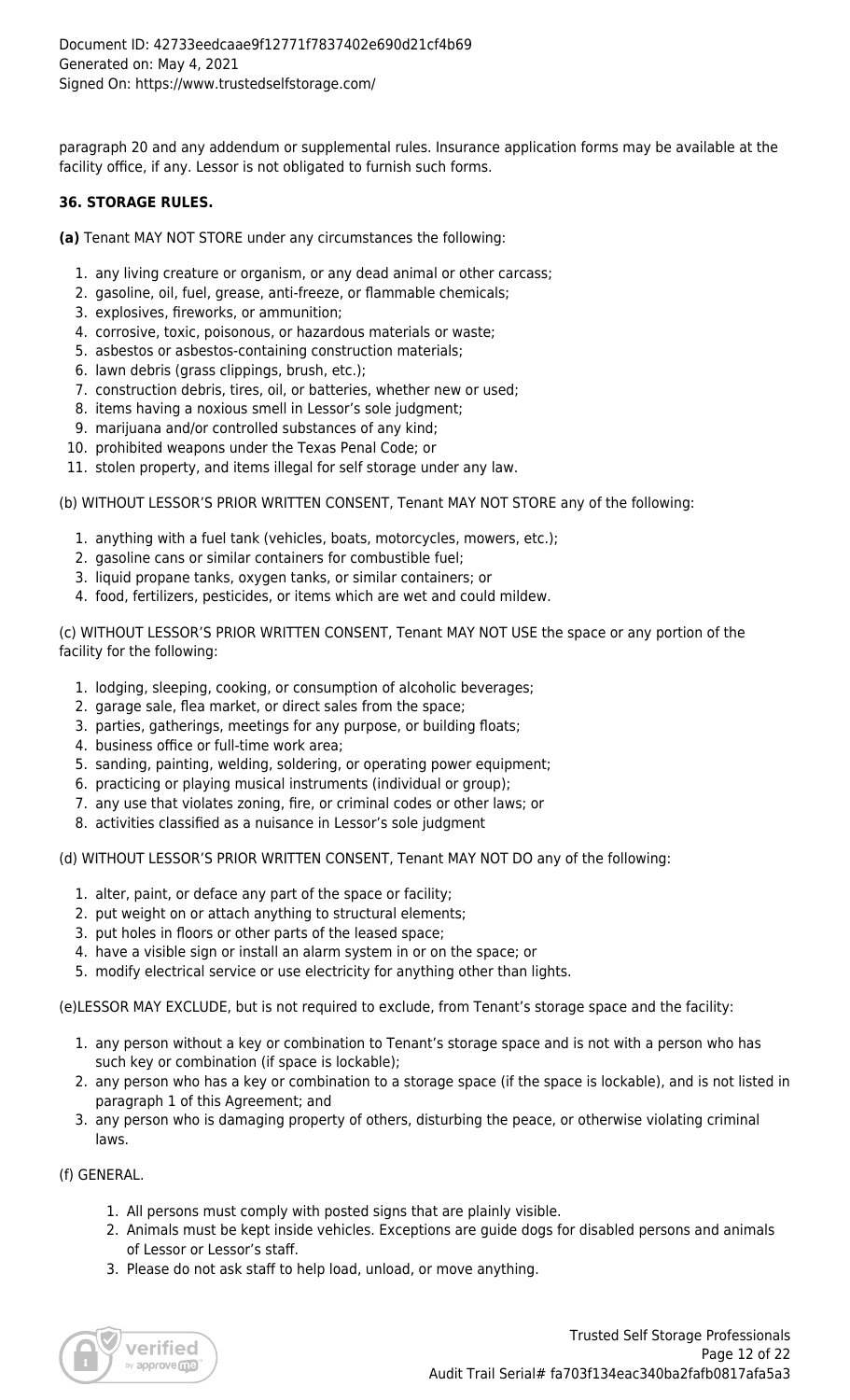- 4. Lessor's employees are prohibited from doing manual labor for tenants because of risk of injury and insurance considerations.
- 5. All persons must wear footwear to prevent injuries.
- 6. Anything affixed to walls, ceiling, or other parts of the space without Lessor's consent becomes the property of Lessor, at Lessor's option.
- 7. Tenant will be liable for reasonable charges for removing unlawfully attached property, repairing any damage, and removing trash in common areas left by Tenant, Tenant's family, guests, or contractors.Urination or defecation by animals is not permitted except in designated areas, if any.
- 8. Urination or defecation by persons is not permitted except in restrooms, if any.
- 9. Please conserve energy by turning off all lights prior to leaving.
- 10. No bicycling, skateboarding, roller skating, or other recreational activities are allowed in the facility.

# **37. GROUND RULES.**

(a) Identification of persons on the premises.

- 1. Lessor may require any person entering the facility to sign in.
- 2. Lessor may require any person in the facility to show such person's current driver's license or other governmental ID card, with photograph.
- 3. Lessor may exclude from the facility any person failing to identify themselves with such ID cards. Please carry proper ID at all times. Lessor is not responsible for acts of theft, vandalism, or other crimes of persons entering the facility.

(b) Tenant and Tenant's employees, agents, guests, and families:

- 1. must NOT exceed five-miles per hour speed limit inside facility;
- 2. must NOT block traffic or prevent vehicles from entering or exiting;
- 3. must NOT leave vehicles or other items in common areas unattended;
- 4. must NOT park vehicles in fire lanes or in marked no-parking areas;
- 5. must NOT work in driveways, parking spaces, or common areas;
- 6. must NOT change oil or fluids in vehicles or discharge liquids of any kind in spaces, halls, driveways, or common areas;
- 7. must NOT litter halls, driveways, parking areas, or dumpster areas;
- 8. must NOT block access to dumpsters or use any dumpsters for disposal of items which may not be stored in Tenant's space under these rules
- 9. must NOT use any dumpsters for off-site refuse (lawn clippings, brush, food, construction debris, bedding, furniture, etc.); and
- 10. must NOT disturb other tenants.

(c) Anything subject to licensure (autos, vans, trucks, motorcycles, boats, trailers, etc.) parked in violation of the above may be towed under Chapter 2308, Texas Occupations Code. All other property left unattended outside in the facility overnight may be disposed of at Lessor's option.

(d) Lessor is not liable for malfunction of mechanical or electrical devices which control facility gates; but Lessor will proceed diligently to repair after the problem is discovered by Lessor. Lessor has no duty to remove ice, sleet, or snow from common areas; but, at Lessor's option, Lessor may remove same in whole or in part, with or without notice.

# **38. REFUNDS AND MOVEOUTS.**

(a) Move-out notice forms are available at the office. Please allow at least 60 days for return of refundable rent and/or deposit. See paragraph 28.

(b) Unless an addendum to the Rental Agreement provides otherwise, conditions for refunding prepaid rent and deposit are as follows:

(1) Tenant must give Lessor 10 days written move-out notice;

(2) Tenant must give Lessor written notice of actual move-out within 24 hours after moving out;

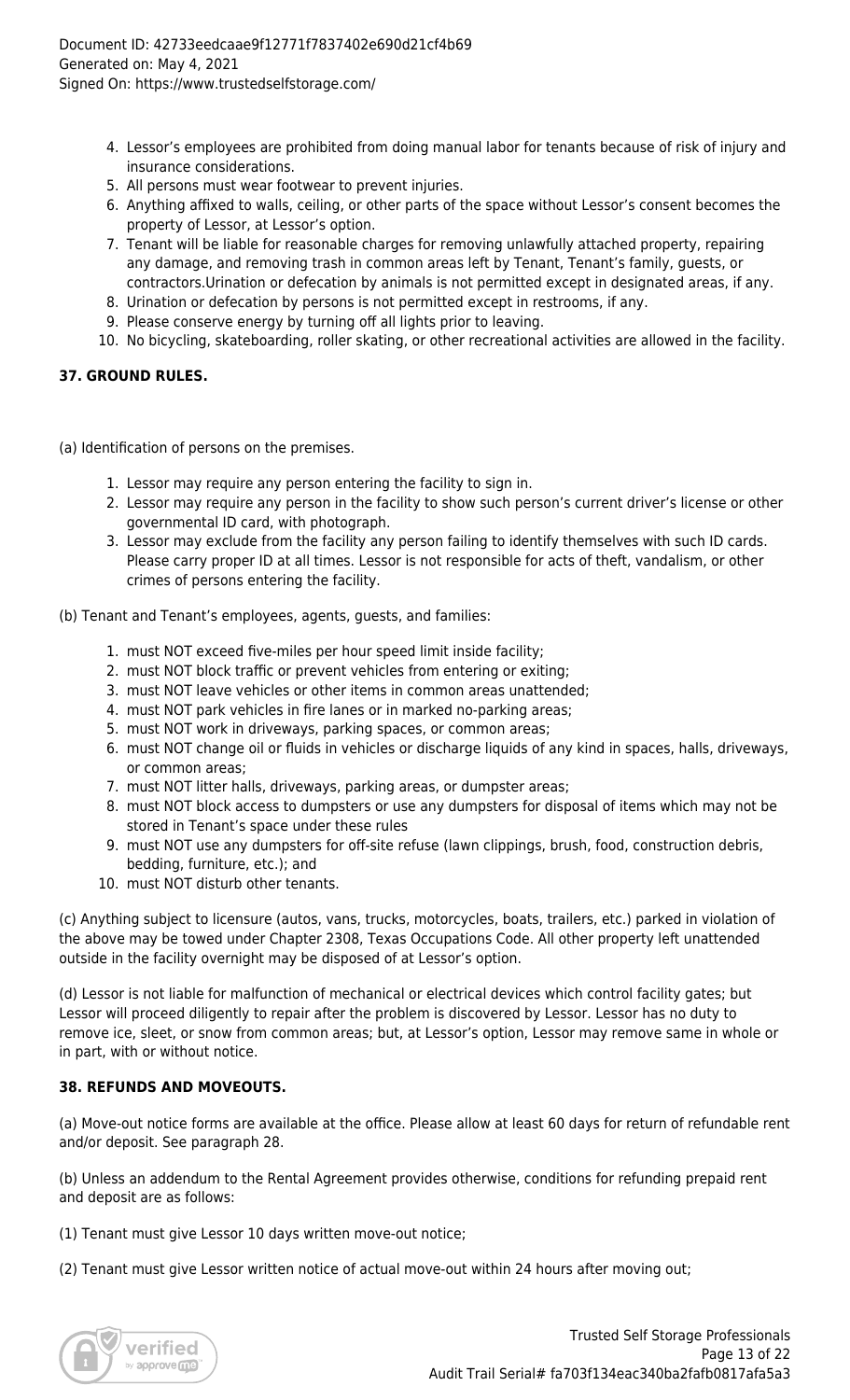(3) Tenant's lock (if any) must be removed on or before move-out date; or if the lock belongs to Lessor, the lock must be returned to Lessor;

(4) Tenant must not leave trash in the space, halls, or driveways;

(5) Tenant must stay minimum term length in paragraph 3; and

(6) Tenant must be current in all obligations at time of move-out.

(c) Tenant will be liable for damages and for cleaning charges under paragraph 4(o) and all disposal costs for Tenant's failure to remove all contents and debris, stains or fluid/leakage, or failure to "broom clean" the space (if it has a solid floor), and other lease violations.

# **TENANT LESSOR**

Signature of Tenant or Tenant's authorized agent (and title if any)

Printed name of individual signing

 Driver's license of individual signing: State : Email address:

Other ID if no driver's license

Vehicle License: state and number:

Facility name and address are shown below. Facility name is actually or assumed name of Lessor. Mailing address for all payments and notices to Lessor is the facility address unless a different mailing address is shown below. Lessor's phone number and fax number (if any) and email address (if any) are also shown below.

 Alpha Mini Storage 32525 Frontage Rd. Boerne, TX 78006 Phone: 830-215-9506 Email Address: info@alphaministorage.com

**Texas Property Code Chapter 59 governs the Self-Storage Lien process. A copy of the statute can be found at capitol.texas.gov**

# **A copy may also be accessed from the Texas Self Storage Association website: www.txssa.org Self-Service Storage Rental Agreement, Official TSSA Form #1-21 (Rev 09/21) Copyright 2021, Texas Self Storage Association, Inc.**

ENROLLMENT FOR ACCEPTANCE OF INSURANCE UNDER MASTER POLICY NUMBER: RS000072

# TENANT INSURANCE PROGRAM

Facility Operator: Alpha Mini Storage Facility Name: Alpha Mini Storage

Applicant Name: Unit #: Facility License:

I WANT TO ENROLL IN THE TENANT INSURANCE PROGRAM FROM HARCO NATIONAL INSURANCE COMPANY, serviced by CORNERSTONE INSURANCE PRODUCERS IN THE AMOUNT OF:

Coverage Limit: Regular Monthly Premium:

Insurance Start Date:

I understand that the Coverage amount noted is the amount of insurance I have selected. This is a maximum limit. The actual amount paid in the event of loss will be determined by proof of loss documentation. I authorize the Owner to receive the premium and to send it to the insurance company on my behalf. I understand that the Operator of the storage facility, as a limited lines insurance licensee, is authorized to discuss and transact insurance that covers the goods I will store while at the Operator's facility, and that the Operator may be paid commission or other valuable consideration for their role in the insurance transaction. The Operator is not licensed or qualified to discuss or transact any other type of insurance.

My insurance will start on and will be renewed each month until I terminate the insurance or move out. I

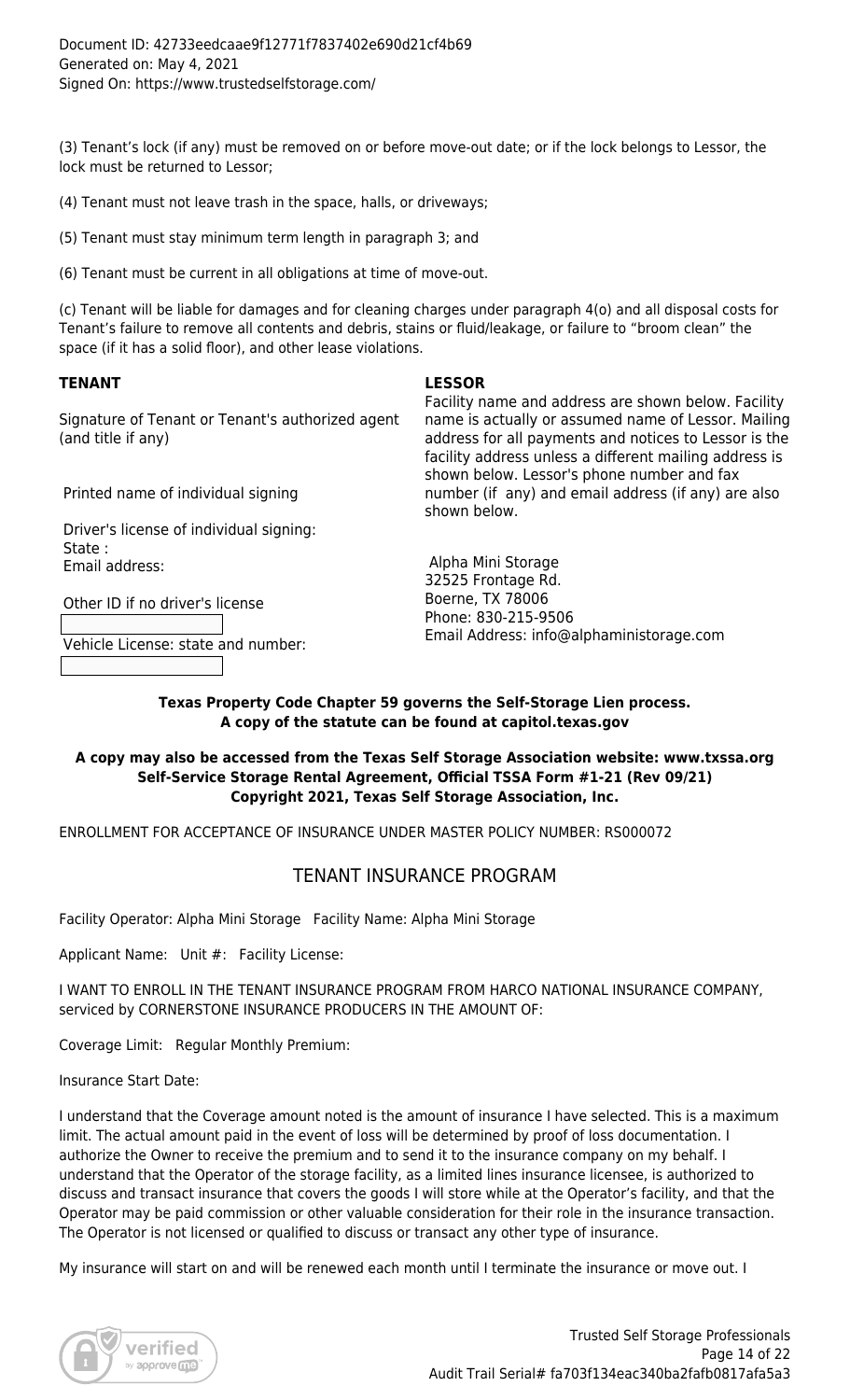understand that the Regular Monthly Premium is due each month on or before each monthly renewal date. The premium is fully earned.

I hereby request to enroll in the Tenant Insurance program in the amount listed above. I have voluntarily elected to enroll in the insurance program available through Cornerstone Insurance Producers. I have read and completed this application for insurance provided in the Master Policy written by HARCO NATIONAL INSURANCE COMPANY.

When I have properly completed and signed this application and it is attached to the issued Tenant Insurance Program Certificate my coverage will be in effect. I will become insured effective as of for the amount of insurance I have selected and initialed above. I understand that my insurance will continue on a month‐to‐ month basis as long as I continue to pay the premium noted above. Failure to pay any premium in full will result in the cancellation, without notice, of my insurance.

ELIGIBILITY: I understand that the opportunity to purchase insurance on property stored within the building is available to all Tenant/Occupants who have entered into a Rental Agreement with the Owner for enclosed storage space.

Coverage does not apply to property stored in a commercial office suite, retail space, parking space, other open storage areas or any other location. Some property that may be stored in an enclosed unit is excluded from coverage, such as antiques and currency. It is my responsibility to read and understand the Certificate of Insurance and how it may exclude some of my belongings from coverage.

PREMIUM RATES: I understand that I will receive one month's notice of changes in the premium rates, if any, and the new rate shall be effective on the next insurance renewal date following the month in which advance notice of such change is delivered to me.

ANY PERSON WHO KNOWINGLY AND WITH INTENT TO DEFRAUD ANY INSURANCE COMPANY OR ANOTHER PERSON FILES AND APPLICATION FOR INSURANCE OR STATEMENT OF CLAIM CONTAINING ANY MATERIALLY FALSE INFORMATION, OR CONCEALS FOR THE PURPOSE OF MISLEADING, INFORMATION CONCERNING ANY FACT MATERIAL THERETO, COMMITS A FRAUDULENT INSURANCE ACT, WHICH IS A CRIME AND SUBJECTS THE PERSON TO CRIMINAL AND CIVIL PENALTIES.

DATE SIGNED: July 1, 2022 SB 00 02 06 15

28 TAC §1.601(a)(2)(B)

Have a complaint or need help?

If you have a problem with a claim or your premium, call your insurance company or HMO first. If you can't work out the issue, the Texas Department of Insurance may be able to help.

Even if you file a complaint with the Texas Department of Insurance, you should also file a complaint or appeal through your insurance company or HMO. If you don't, you may lose your right to appeal.

Cornerstone Insurance Producers- SBOA Tenant Insurance

To get information or file a complaint with your insurance company or HMO:

Call Client Services: 1-800-792-0345, ext 8056

Online[:https://sboati.com](https://sboati.com) <<http://www.sboati.com>>

Email: [support@sboati.com](http://support@sboati.com) <<mailto:support@sboati.com>>

Mail: Cornerstone Insurance Producers SBOA Tenant Insurance

425 N. Prince St., Suite 101

Lancaster, PA 17603

The Texas Department of Insurance

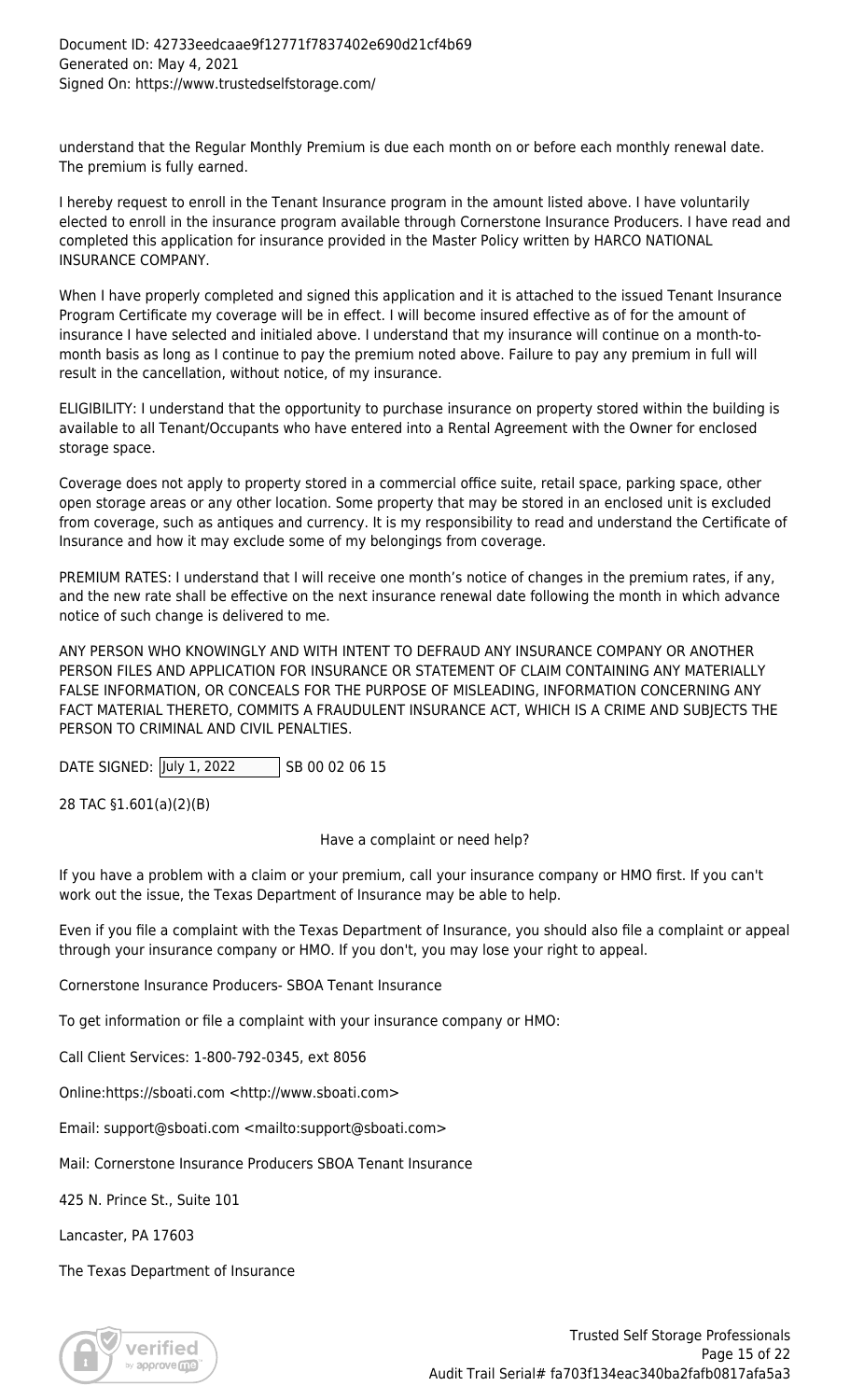To get help with an insurance question or file a complaint with the state: Call with a question: 1-800- 252-3439

File a complaint: [www.tdi.texas.gov](http://www.tdi.texas.gov) <<http://www.tdi.texas.gov>

Email: ConsumerProtec mailto:<[ConsumerProtection@tdi.texas.gov](http://ConsumerProtection@tdi.texas.gov)[>tion@tdi.texas.gov](http://tion@tdi.texas.gov)

<mailto[:tion@tdi.texas.gov>](http://tion@tdi.texas.gov>)

Mail: MC 111-1A, P.O. Box 149091, Austin, TX 78714-9091

¿Tiene una queja o necesita ayuda?

Si tiene un problema con una reclamación o con su prima de seguro, llame primero a su compañía de seguros o HMO. Si no puede resolver el problema, es posible que el Departamento de Seguros de Texas (Texas Department of Insurance, por su nombre en inglés) pueda ayudar.

Aun si usted presenta una queja ante el Departamento de Seguros de Texas, también debe presentar una queja a través del proceso de quejas o de apelaciones de su compañía de seguros o HMO. Si no lo hace, podría perder su derecho para apelar.

Cornerstone Insurance Producers- SBOA Tenant Insurance

Para obtener información o para presentar una queja ante su compañía de seguros o HMO:

Llame a Client Services al 1-800-792-0345, ext 8056 En línea: [www.sboati.com](http://www.sboati.com) [<http://www.sboati.com](http://www.sboati.com)> Correo electrónico: [support@sboati.com](http://support@sboati.com)

<mailto[:support@sboati.com](http://support@sboati.com)>

Dirección postal: Cornerstone Insurance Producers SBOA Tenant Insurance

425 N. Prince St., Suite 101

Lancaster, PA 17603

El Departamento de Seguros de Texas

Para obtener ayuda con una pregunta relacionada con los seguros o para presentar una queja ante el estado:

Llame con sus preguntas al: 1-800-252-3439 Presente una queja en: [www.tdi.texas.gov](http://www.tdi.texas.gov)<http://www.tdi.texas.gov/>

Correo electrónico: [ConsumerProtection@tdi.texas.gov](http://ConsumerProtection@tdi.texas.gov)

Dirección postal: MC 111-1A, P.O. Box 149091, Austin, TX 78714-9091

# **CERTIFICATE OF STORAGE INSURANCE**

## **HARCO NATIONAL INSURANCE COMPANY**

## **TENANT INSURANCE UNDER MASTER POLICY NUMBER: RS000072**

## **This is to certify that the undersigned has arranged insurance as hereinafter specified and underwritten by Harco National Insurance Company**

Name of Person or Organization: Customer of: Alpha Mini Storage Include any dba necessary 32525 Frontage Rd. Boerne, TX 78006

| space:             |  |
|--------------------|--|
| Date: July 1, 2022 |  |

## **DEFINITIONS:**

When used in reference to this insurance, "you" and "your" refer to the person(s) named as tenant in the

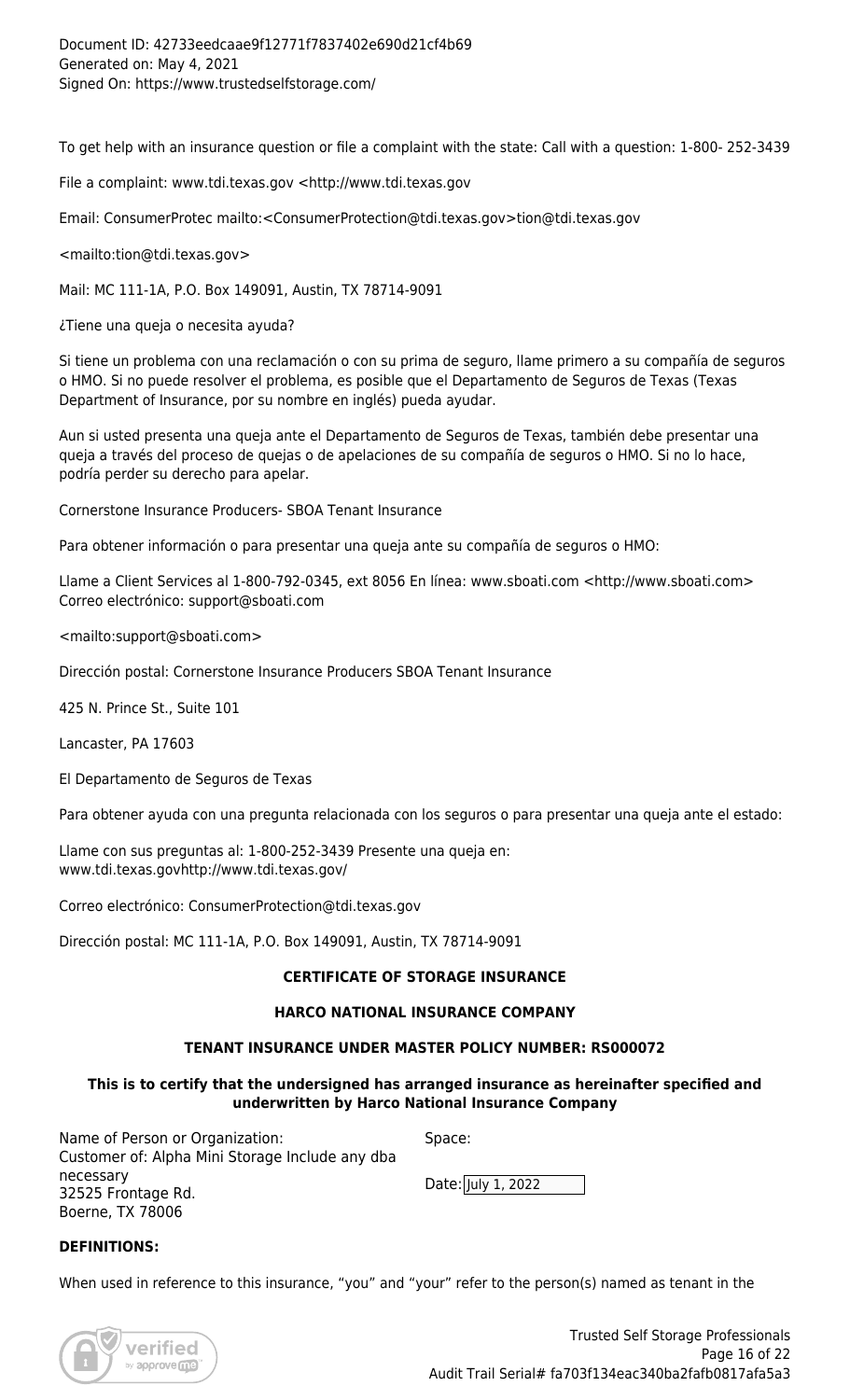Rental Agreement. "We," "us" and "our" refer to the insurance company. In addition, certain words and phrases are defined as follows:

**OWNER** - shall mean the owner, landlord, lessor or operator of the self-storage facility.

**RENTAL AGREEMENT** - means the Rental Agreement executed and in effect between you and the "owner".

**INSURANCE APPLICATION** - means the "Enrollment For Acceptance Of Insurance Under Master Policy Number" form you completed.

**AMOUNT OF INSURANCE** - means the amount of insurance printed on your signed Insurance Application form for coverage.

**PREMIUM** - means the amount shown in the Insurance Application form as premium for your insurance.

**EFFECTIVE DATE**: This insurance attaches on the date shown on the Insurance Application. This insurance shall remain in effect until terminated or cancelled as provided by this certificate.

**PROPERTY INSURED**: We cover your personal property or the personal property of others for which you may be liable or have assumed liability prior to a loss while in storage within the enclosed storage space described in the Rental Agreement.

**PERILS INSURED AGAINST**: We cover direct loss to property insured by the following perils, except as otherwise excluded but limited to the amount of insurance.

- 1. Fire or Lightning
- 2. Windstorm or Hail
- 1. Vandalism or Malicious Mischief

6. Earthquake

3. Cyclone, Tornado or Hurricane 4. Explosion or Sonic Boom 2. Falling objects, provided the exterior of the building containing the

4. Expresion of Some Boom<br>5. Strikes, Riot or Civil Commotion 2, Mojeht of Ico, Snow or Sloot

- 6. Aircraft, Self-propelled Missiles 3. Weight of Ice, Snow or Sleet
- 
- or Ancidit, Sch-properica Missiles 4. Collapse of Buildings containing the property insured, other than by<br>orthauske earthquake
	- 5. Water Damage except as excluded under Paragraphs (b) and (c)
- 8. Smoke 9. Landslide, including sinkhole
- collapse

7. Vehicles

**ADDITIONAL COVERAGES**: We will also provide these additional coverages up to the amounts stated below. These additional coverages do not increase the amount of insurance.

**BURGLARY**: 100% of the amount of insurance coverage for loss by burglary or holdup. The term "Burglary" shall mean the act of stealing property

by forcible entry into the storage space described in the Rental Agreement; however, this coverage only applies when such storage space is securely locked at the time of the forcible entry. The mere absence of a lock will not constitute forcible entry.

**DEBRIS REMOVAL:** 20% of the amount of your insurance under the Master Policy to cover the necessary expense incurred in the removal of debris from the property insured following an insured loss.

**TRANSIT**: 100% of the amount of your insurance under the Master Policy for loss by fire or by the collision or overturn of a motor vehicle or trailer upon which covered property is being transported while such property is in transit to or from the storage space, provided the property is within 100 miles of the described storage facility.

**EXTRA RENTAL SPACE:** 20% of the amount of your insurance under the Master Policy to cover the extra expense necessarily incurred by you for the rental of substitute storage when occupancy of the described storage space is prevented as a result of loss or damage to storage facility building by a peril insured against in this policy.

## **EXCLUSIONS**: We do not insure:

a. Accounts, bills, currency, deeds, evidence of debt, evidence of ownership, contracts and titles,

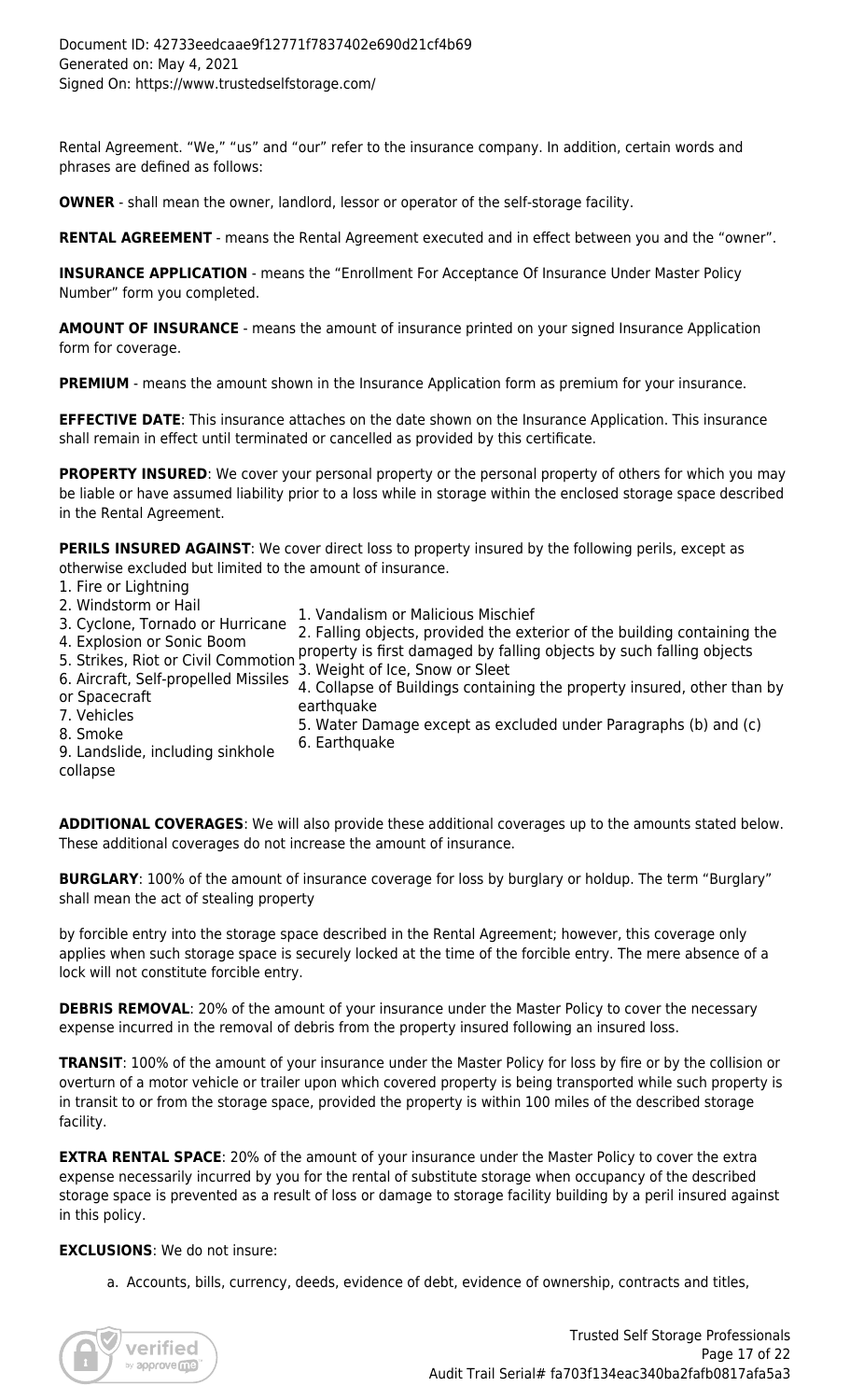securities, negotiable instruments, money, lottery tickets notes, animals, jewelry, watches, precious or semi-precious stones, furs, or garments trimmed with fur, breakage of glass or similar fragile articles, illegal drugs, food, alcohol and explosives.

- b. Against loss or damage caused by or resulting from wear and tear, gradual deterioration, maintenance, inherent vice, latent defect, moths, insects, rodents, vermin, mold, mildew, wet or dry rot, atmospheric condition and /or changes in temperature, delay, loss of use or loss of market.
- c. Against loss or damage caused by, resulting from, contributing to or aggravated by flood, surface water, waves, tidal water or tidal wave, or overflow of streams or other bodies of water, including but not limited to escape, overflow or discharge, for any reason, of water or waterborne material from a dam, levee, seawall or any other boundary or containments system, unless fire or explosion ensues, and then we will pay only for the ensuing loss.
- d. Loss or damage caused by cigarettes or other smoking materials, unless fire ensues.
- e. Loss or damage caused by the neglect of the Insured to use all reasonable means to save and preserve the insured property at and after the occurrence of any peril insured against, or when the insured property is endangered by an insured peril.
- f. Loss or damage caused intentionally by the Insured or at the direction of the Insured.
- g. Loss or damage of contraband, or caused by illegal transportation or trade.
- h. Loss or damage resulting from activity in violation of the Lease agreement.
- i. Loss or damage caused by theft or mysterious disappearance, except burglary as covered herein.
- j. Losses caused by nuclear hazards: "Nuclear Hazard" means any nuclear reaction, radiation or radioactive contamination, all whether controlled or uncontrolled of however caused or any consequence of any of them. Loss caused by the nuclear hazard shall not be considered loss caused by fire, explosion, or smoke, whether these perils are specifically named in or otherwise included within the "Perils Insured Against" clause. The insurance evidenced by this policy does not apply to loss caused directly or indirectly by nuclear hazard, except that direct loss by fire resulting from the nuclear hazard is covered.
- k. War risk and governmental action: he insurance evidenced by this policy does not apply to loss caused directly or indirectly by or due to any act or condition incident to the following: Hostile or warlike action in time of peace or war, including action in hindering, combating, or defending against an actual , impending or expected attack, By any government or sovereign power (de jure or de facto), or by any authority maintaining or using military, naval or air forces; or By military, naval or air forces or By an agent of any such government, power, authority or forces, it being understood that any discharge, explosion or use of any weapon of war employing nuclear fission or fusion shall be conclusively presumed to be such a hostile or warlike action by such governmental power, authority or forces. Insurrection, rebellion, revolution, civil war, usurped power or action taken by governmental authority in hindering, combating or defending against such an occurrence, and seizure or destruction under quarantine, or customs regulations, confiscation by order of any government or public authority, or risks of contraband or illegal transportation or trade.

**DEDUCTIBLE CLAUSE:** There is no deductible applicable to a loss covered under this policy.

**TERMINATION OF INSURANCE:** This insurance shall automatically terminate without notice to you: On the date your Rental Agreement is terminated;On the first day the Insured fails to pay the premium in full for this insurance by the Insured's monthly anniversary day, or As provided in the Cancellation clause shown below. Premium for the month of termination is fully earned and there shall be no return premium due to the Insured for such month.

**VALUATION**: The value of the property will be determined at the time of loss and will be the least of the following amounts: The actual cash value of that property;

The cost of reasonably restoring that property to the condition immediately before loss; or The cost of replacing that property of like kind and quality.

**DUTIES YOU HAVE AFTER A LOSS**: You will give prompt notice to us at site location and to our authorized representative and in case of burglary also to the police. The notice should include:

How when and where the loss occurred;

The property involved and your interest in it; and The names and addresses of any witnesses.

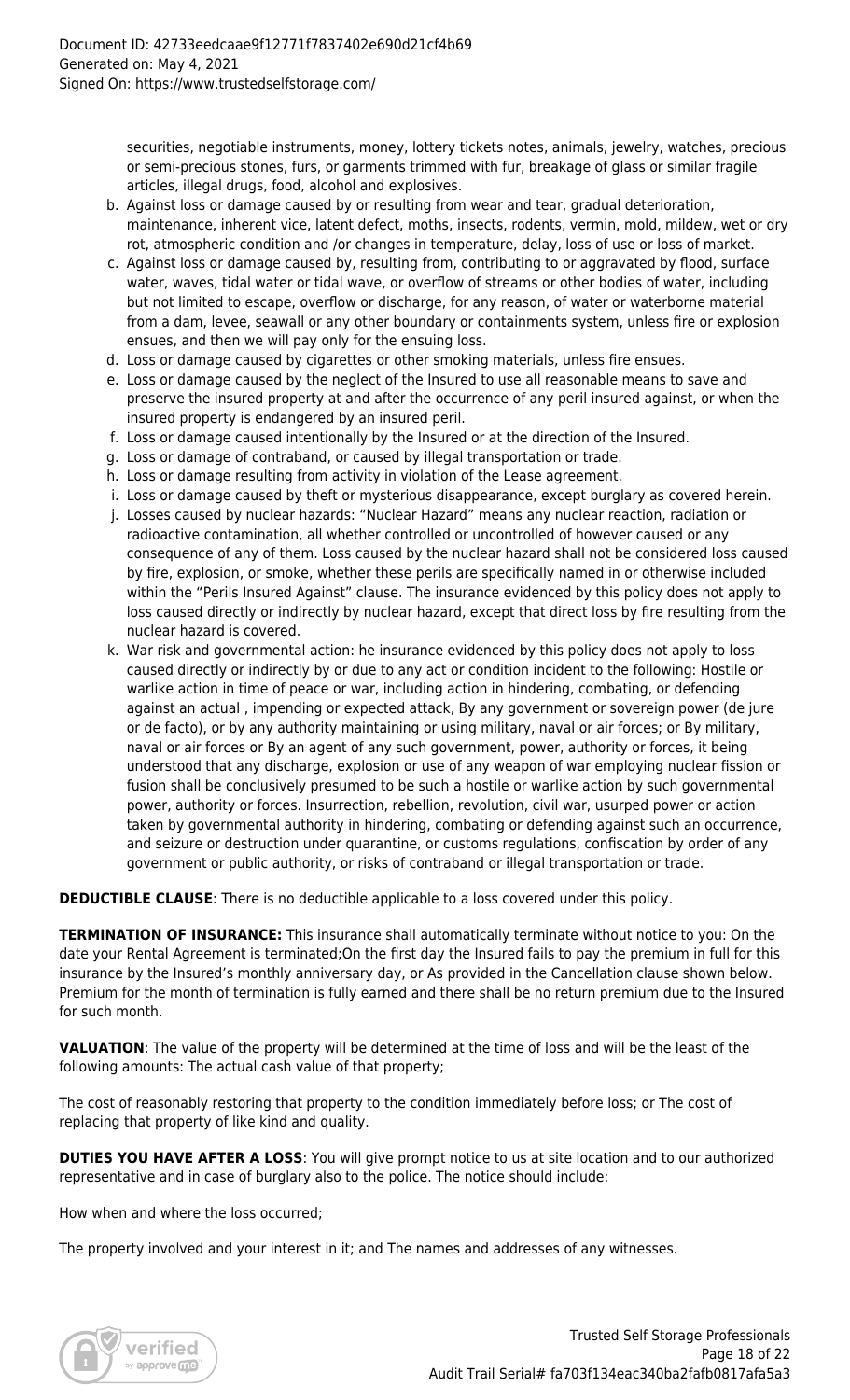# **IF YOU HAVE A LOSS**: Write or telephone:

Cornerstone Insurance Producers - TI Phone # 800-792- 0345 425 N. Prince St., Suite 101

Lancaster, PA 17603

**CONCEALMENT, MISREPRESENTATION AND FRAUD**: If you commit fraud by intentionally concealing or misrepresenting a material fact concerning The insurance evidenced by this Certificate, Covered property or Your interest in the covered property You will void your insurance under this policy and be subject to prosecution.

**EXAMINATION UNDER OATH: Before recovering for any loss, if requested, you:** 

Will permit us to inspect the damaged property before it is disposed of or repaired;

Will send us a sworn statement of loss containing the information we request to settle your claim within 60 days of our request; Will agree to examinations under oath at our request;

Will produce others for examination under oath at our request;

Will provide us with all pertinent records needed to prove the loss; and Will cooperate with us in the investigation or settlement of the loss

**APPRAISAL:** If you and we do not agree as to the amount of loss, then you and we will select a competent appraiser upon receiving a written request from the other. The appraisers will select an umpire. If they do not agree on an umpire, the appraisers will ask a judge of a court of record of the state in which the appraisal is pending to make the selection. The written agreement of any two will be binding and set the amount of loss. You will pay the expense of your appraiser and we will pay for ours. You and we will share equally the expense of the umpire and the other expenses of the appraisal.

**LOSS PAYMENT/OTHER RECOVERIES**: We will pay or make good any insured loss under the insurance evidenced by this certificate within 30 days after we reach agreement with you, the entry of final judgment or the filing an arbitration award, whichever is earlier. We will not be liable for any part of a loss which has been paid or made good by others.

**LEGAL ACTION AGAINST US**: No one may bring legal action against us unless:

There has been full compliance with all terms of the insurance evidenced by this certificate; and Such action is brought within two years after you first have knowledge of a loss.

**TRANSFER RIGHTS OF RECOVERY AGAINST OTHERS TO US**: If any person or organization to or from whom we make payment under the insurance evidenced by this certificate has a right to recover damages from another, that right must be transferred to us. That person or organization must do everything necessary to assist us, and must do nothing after the loss to hinder us in our recovery.

# **PAIR, SET OR PARTS**:

Pair or Set. In case of loss to any part of a pair or set we may:

Repair or replace any part to restore the pair or set to its valuation before the loss; or

Pay the difference between the valuation of the pair or set before and after the loss.

Parts. In case of loss to any part of covered property, consisting of several parts when complete, we will pay only for the valuation of the lost or damaged part.

**OPTIONAL ARBITRATION**: Except for decisions made under the appraisal condition, in the event you and we fail to agree as to the interpretation or applicability of any of the terms of our Insurance, you may elect to resolve the disagreement by binding arbitration in accordance with the statutory rules and procedures of the state in which the property is located or in accordance with the Commercial Arbitration Rules of the American Arbitration Association. This option is granted to you subject to the following terms and conditions:

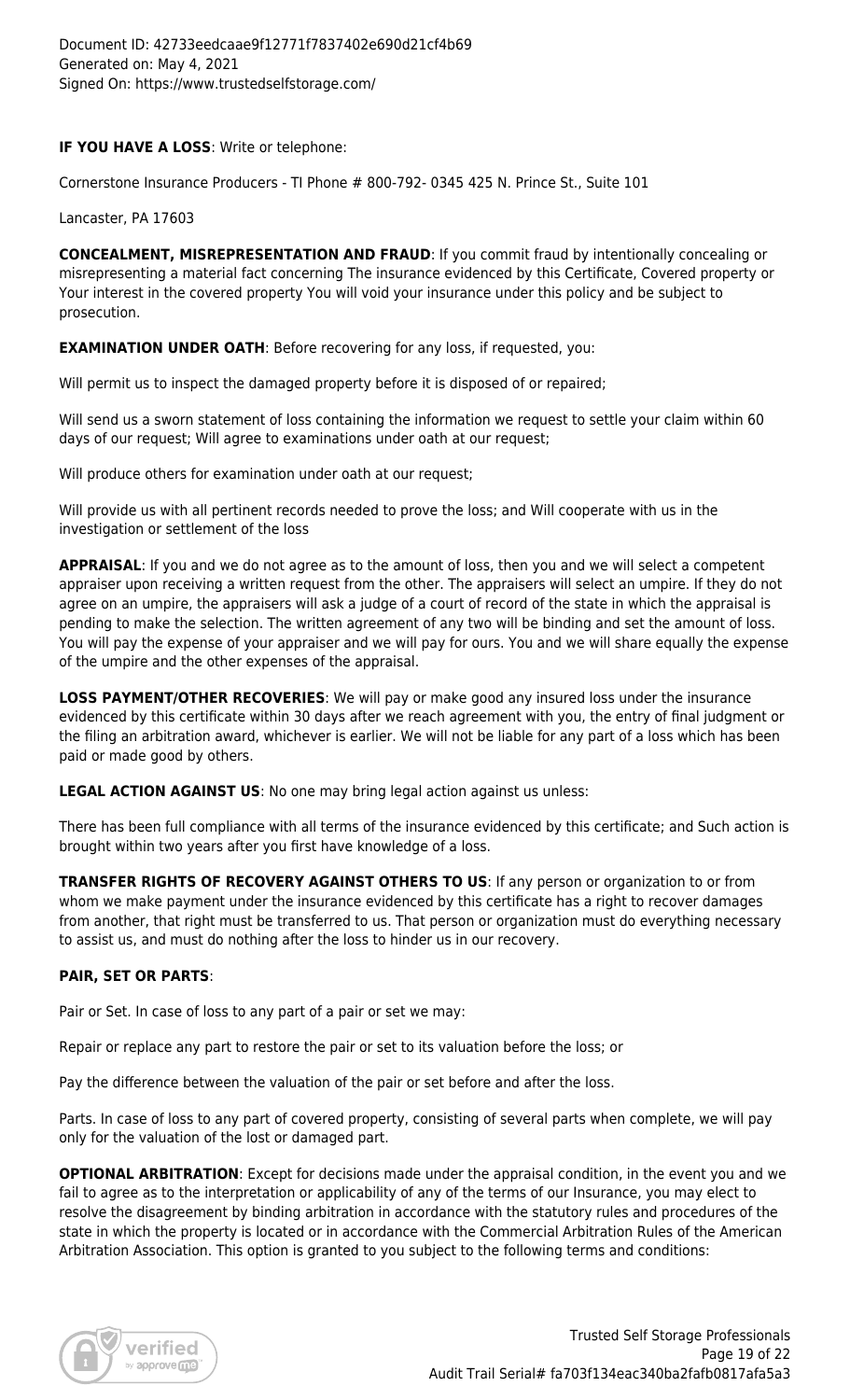Any arbitration instituted to determine coverage for a specific loss must be started within one year after the occurrence causing loss or damage. This optional arbitration clause is intended to grant an additional right to you. All other terms and conditions of this contract remain the same, and no rights or duties of yours or ours shall be diminished or negated by reason of this clause or exercise of this option.

**CANCELLATION**: The insurance evidenced by this Certificate may be canceled at any time by you, upon providing advanced notice in writing to us or to your facility management. Facility Management will send notice to your address shown on the Rental Agreement prior to the effective date of cancellation of this certificate. The insurance evidenced by this policy shall automatically terminate in event of non-payment or partial payment of premium as provided above without further notice to you. Premium for the month of cancellation is fully earned and there shall be no return premium due you for such month. If any part of this paragraph is in conflict with specific state requirements the state requirements will apply.

**CHANGES**: This Certificate and the Master Policy contains agreements between you and us concerning the insurance afforded. This policy's terms can be amended or waived only by endorsement issued by us and made a part of The Master Policy.

# **SB 00 03 06 15**

# **ADDENDUM TO INSURANCE LANGUAGE**

**INSURANCE OBLIGATION: THE OWNER DOES NOT PROVIDE ANY TYPE OF INSURANCE WHICH WOULD PROTECT THE OCCUPANT'S PERSONAL PROPERTY FROM LOSS BY FIRE, THEFT, OR ANY OTHER TYPE OF CASUALTY LOSS. IT IS THE OCCUPANT'S RESPONSIBILITY TO OBTAIN SUCH**

**INSURANCE.** Occupant, at Occupant's sole expense, shall maintain an insurance policy of fire, extended coverage endorsement, burglary, vandalism and malicious mischief insurance for the actual cash value of the stored property. Insurance on Occupant's stored property is a material condition of this agreement, and is for the benefit of both Occupant and Owner. **Occupant's failure to carry the required insurance is a breach of this agreement,** and Occupant assumes all risk of loss to stored property that would be covered by such insurance, including any loss due to any acts whatsoever of Owner, Owner's agents or employees, including, but not limited to the alleged negligent or intentional acts of Owner, or Owner's agents or employees, including negligent or intentional disposal of Occupant's stored property. Occupant expressly agrees that the carrier of such insurance shall not be subrogated to any claim of Occupant against Owner, Owner's agents or employees. It is expressly agreed between Occupant and Owner that it is intended that insurance coverage be acquired by Occupant to cover loss of the property due to any acts whatsoever of Owner, Owner's agents, or employees, whether intentional or negligent, or active or passive in nature, which results in any loss, disposal, or damage to Occupant's stored property.

**INSURANCE ELECTION**: Occupants elects one of the following **(please initial):**

 $\Box$  I have provided evidence of insurance from my insurance agent or company for my personal property and contents. I agree to keep the insurance in force during the time of my lease.

INSURANCE COMPANY NAME:  $|$  POLICY #:

 $\Box$  I agree to enroll in SBOA TI (Tenant Insurance).

 $\Box$  I personally assume all risk and loss to my property in my storage space.

Occupant agrees and understands that the SBOA TI policy can be cancelled at any time if Occupant provides evidence of third party insurance coverage for its stored property. **Occupant further consents to business communication by Owner and Insurer via phone, text, e‐mail and fax.**

Signature Date July 1, 2022

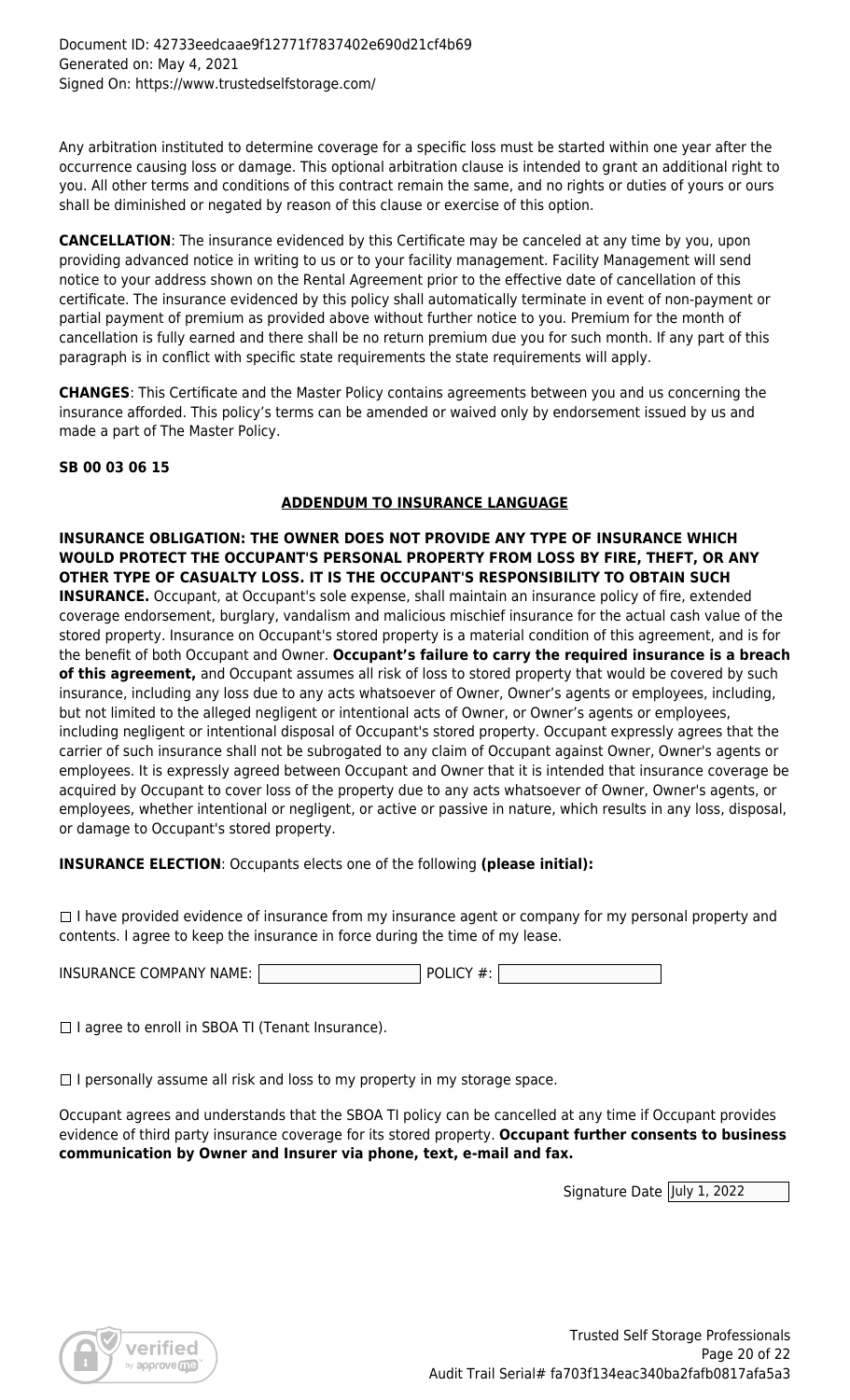$\boldsymbol{\times}$